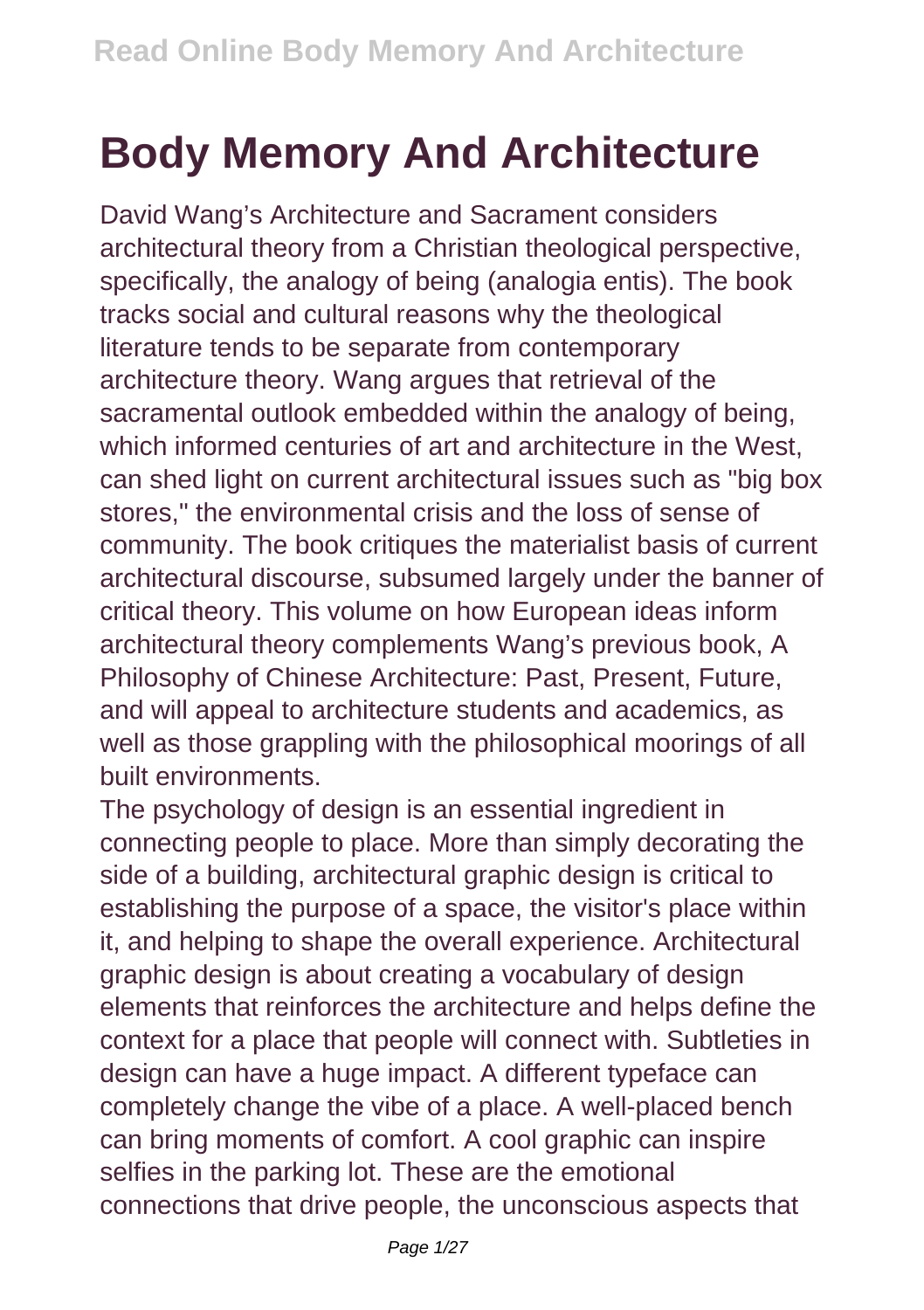create resonance and transform a visit into an experience. The creative work of RSM Design is the transformative process that turns bricks, glass, steel, and concrete into a place with soul and style. We create places for people to linger, we guide them to new destinations, we facilitate shared experiences. Design is more than an aesthetic overlay and goes beyond making environmental elements look good to express the essence of a place and profoundly connect it to the people that will inhabit and visit the place. The work of RSM Design lives at the intersection of the grandeur of architecture and the beauty of the human spirit.

Essays on the changing relationship of the human body and architecture.

This innovative study of memorial architecture investigates how design can translate memories of human loss into tangible structures, creating spaces for remembering. Using approaches from history, psychology, anthropology and sociology, Sabina Tanovi? explores purposes behind creating contemporary memorials in a given location, their translation into architectural concepts, their materialisation in the face of social and political challenges, and their influence on the transmission of memory. Covering the period from the First World War to the present, she looks at memorials such as the Holocaust museums in Mechelen and Drancy, as well as memorials for the victims of terrorist attacks, to unravel the private and public role of memorial architecture and the possibilities of architecture as a form of agency in remembering and dealing with a difficult past. The result is a distinctive contribution to the literature on history and memory, and on architecture as a link to the past. Architecture and designed landscapes serve as grand mnemonic devices that record and transmit vital aspects of culture and history. Spatial Recall casts a broad net over the concept of memory and gives a variety of perspectives from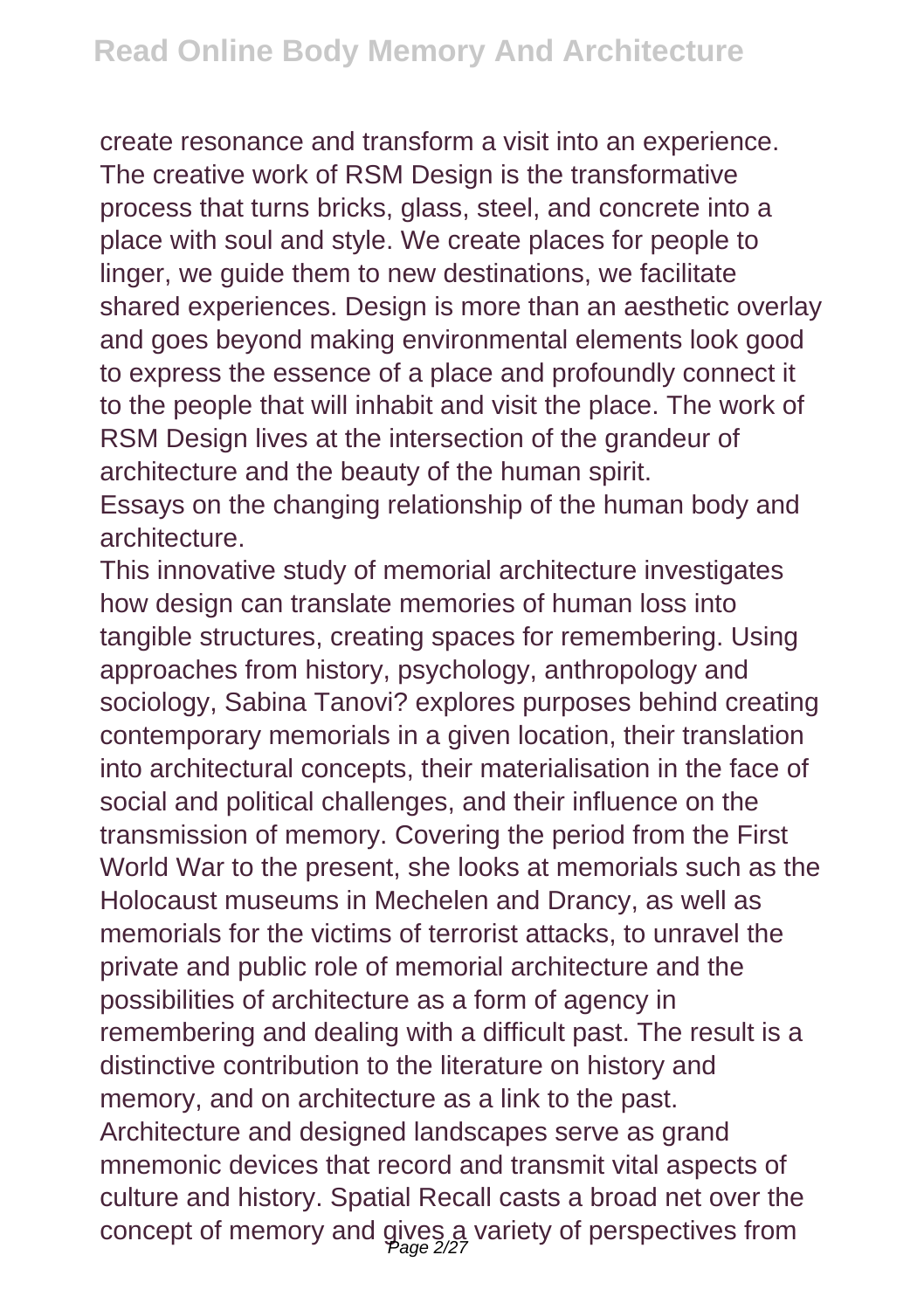twelve internationally noted scholars, practicing designers, and artists such as Juhani Pallasmaa, Adriaan Geuze, Susan Schwartzenberg, Georges Descombes and Esther da Costa Meyer. Essays range from broad topics of message and audience to specific ones of landscape production. Beautifully illustrated, Spatial Recall is a comprehensive view of memory in the built environment, how we have read it in the past, and how we can create it in the future. Please note this is book is now printed digitally.

A classic examination of superb design through the centuries. Widely regarded as a classic in the field, Experiencing Architecture explores the history and promise of good design. Generously illustrated with historical examples of designing excellence—ranging from teacups, riding boots, and golf balls to the villas of Palladio and the fish-feeding pavilion of Beijing's Winter Palace—Rasmussen's accessible guide invites us to appreciate architecture not only as a profession, but as an art that shapes everyday experience. In the past, Rasmussen argues, architecture was not just an individual pursuit, but a community undertaking. Dwellings were built with a natural feeling for place, materials and use, resulting in "a remarkably suitable comeliness." While we cannot return to a former age, Rasmussen notes, we can still design spaces that are beautiful and useful by seeking to understand architecture as an art form that must be experienced. An understanding of good design comes not only from one's professional experience of architecture as an abstract, individual pursuit, but also from one's shared, everyday experience of architecture in real time—its particular use of light, color, shape, scale, texture, rhythm and sound. Experiencing Architecture reminds us of what good architectural design has accomplished over time, what it can accomplish still, and why it is worth pursuing. Wide-ranging and approachable, it is for anyone who has ever wondered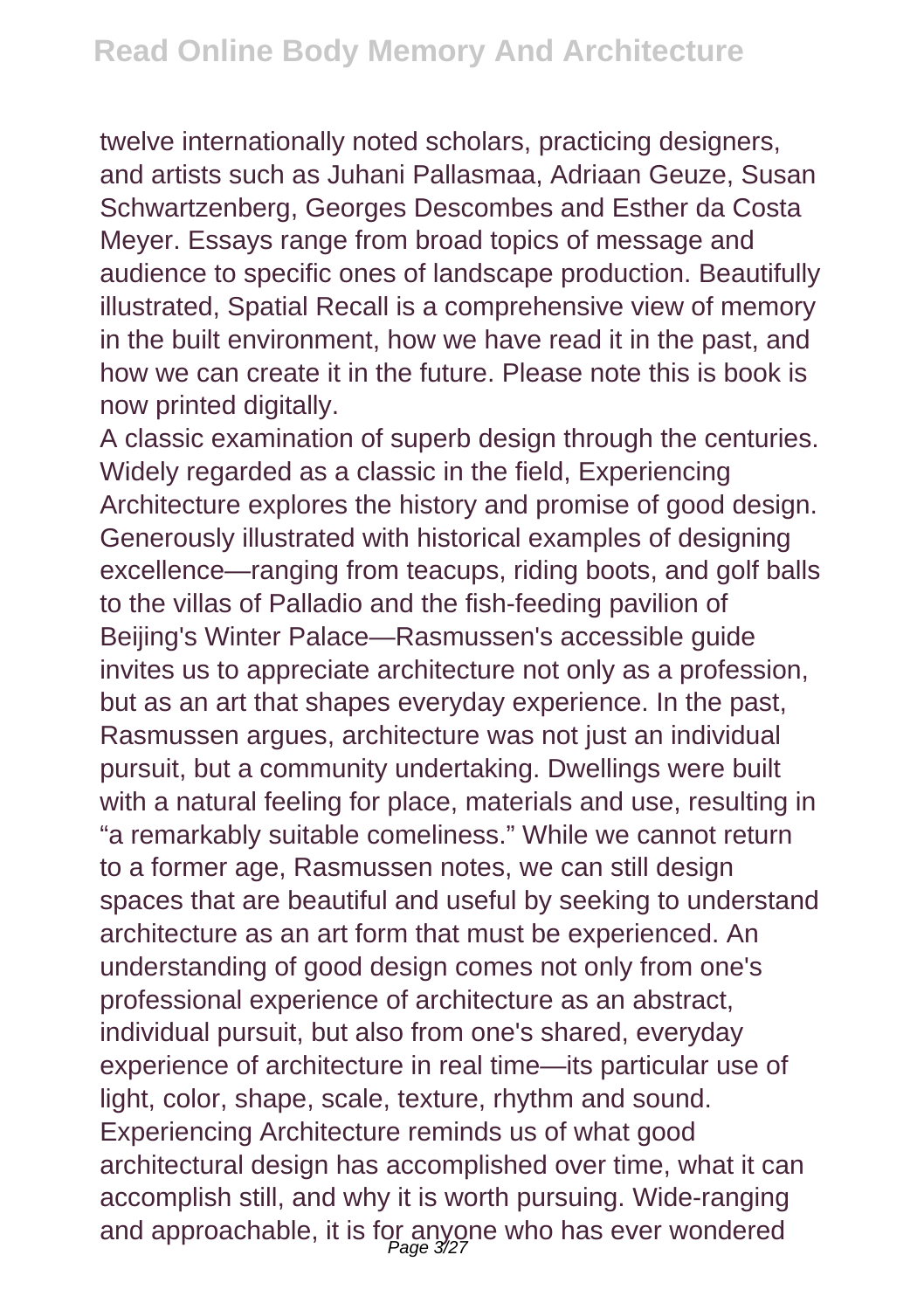"what instrument the architect plays on."

In our current global networked culture that puts so much emphasis on the virtual and the visual, the mind and the body have become detached and ultimately disconnected. Though physical appearance is idolised for its sexual appeal and its social identity, the role of the body in developing a full understanding of the physical world and the human condition has become neglected. The potential of the human body as a knowing entity – with all our senses as well as our entire bodily functions being structured to produce and maintain silent knowledge together – fails to be recognised. It is only through the unity of mind and body that craftsmanship and artistic work can be fully realised. Even those endeavours that are generally regarded as solely intellectual, such as writing and thinking, depend on this union of mental and manual skills. In The Thinking Hand, Juhani Pallasmaa reveals the miraculous potential of the human hand. He shows how the pencil in the hand of the artist or architect becomes the bridge between the imagining mind and the emerging image. The book surveys the multiple essences of the hand, its biological evolution and its role in the shaping of culture, highlighting how the hand–tool union and eye–hand–mind fusion are essential for dexterity and how ultimately the body and the senses play a crucial role in memory and creative work. Pallasmaa here continues the exploration begun in his classic work The Eyes of the Skin by further investigating the interplay of emotion and imagination, intelligence and making, theory and life, once again redefining the task of art and architecture through well-grounded human truths. A superb visual reference to the principles of architecture Now including interactive CD-ROM! For more than thirty years, the beautifully illustrated Architecture: Form, Space, and Order has been the classic introduction to the basic vocabulary of architectural design. The updated Third Edition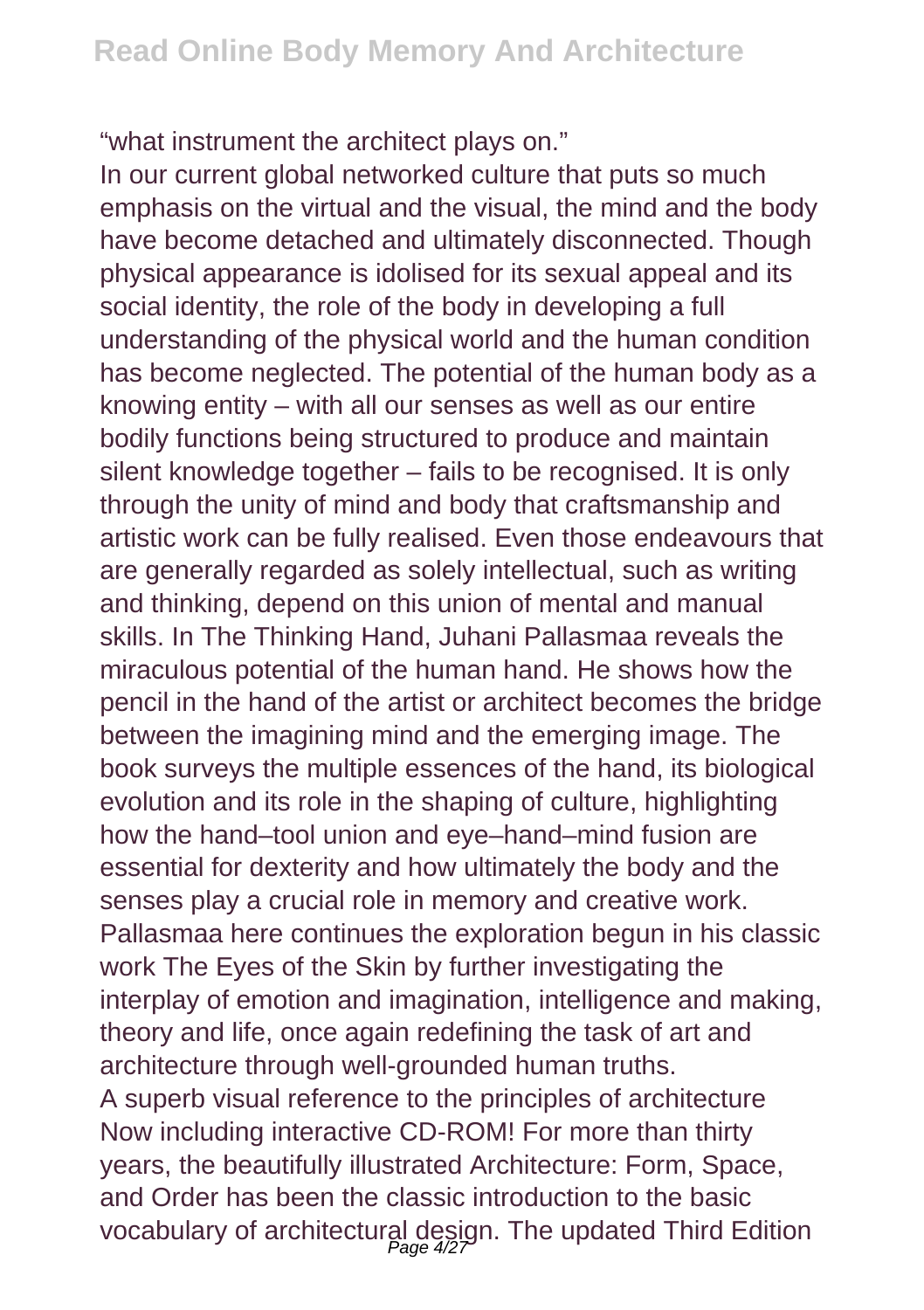features expanded sections on circulation, light, views, and site context, along with new considerations of environmental factors, building codes, and contemporary examples of form, space, and order. This classic visual reference helps both students and practicing architects understand the basic vocabulary of architectural design by examining how form and space are ordered in the built environment.? Using his trademark meticulous drawing, Professor Ching shows the relationship between fundamental elements of architecture through the ages and across cultural boundaries. By looking at these seminal ideas, Architecture: Form, Space, and Order encourages the reader to look critically at the built environment and promotes a more evocative understanding of architecture. In addition to updates to content and many of the illustrations, this new edition includes a companion CD-ROM that brings the book's architectural concepts to life through three-dimensional models and animations created by Professor Ching.

"Highly entertaining." —Adam Gopnik, The New Yorker "Funny, curious, erudite, and full of useful details about ancient techniques of training memory." —The Boston Globe The blockbuster phenomenon that charts an amazing journey of the mind while revolutionizing our concept of memory An instant bestseller that is poised to become a classic, Moonwalking with Einstein recounts Joshua Foer's yearlong quest to improve his memory under the tutelage of top "mental athletes." He draws on cutting-edge research, a surprising cultural history of remembering, and venerable tricks of the mentalist's trade to transform our understanding of human memory. From the United States Memory Championship to deep within the author's own mind, this is an electrifying work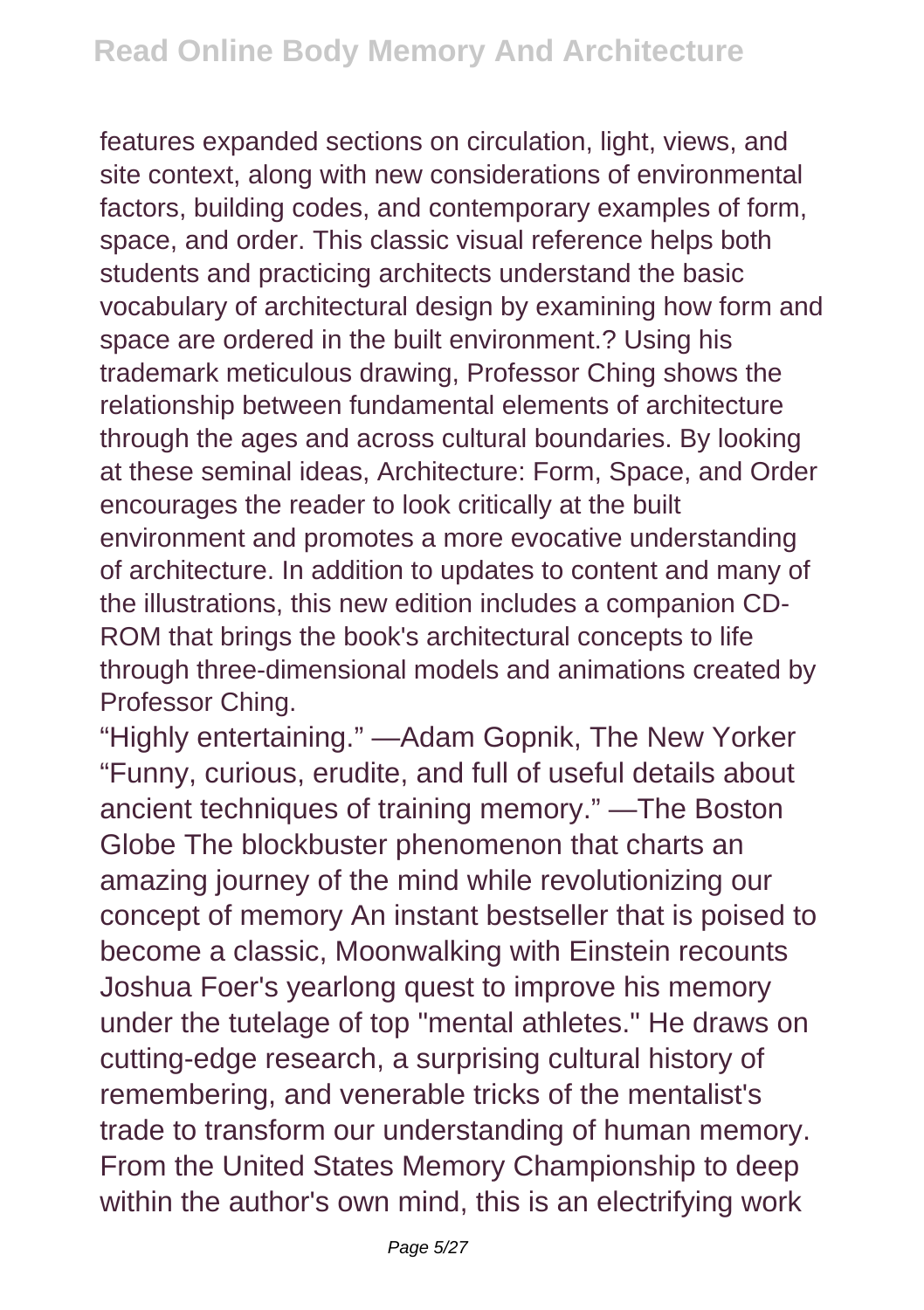of journalism that reminds us that, in every way that matters, we are the sum of our memories. The work of landscape architecture firm Hargreaves Associates is globally renowned, from the 21st Century Waterfront in Chattanooga, Tennessee, to London's 2012 Olympic Park. Founded by George Hargreaves in 1983, this team of designers has transformed numerous abandoned sites into topographically and functionally diverse landscapes. Hargreaves Associates' body of work reflects the socioeconomic and legislative changes that have impacted landscape architecture over the past three decades, particularly the availability of former industrial sites and their subsequent redevelopment into parks. The firm's longstanding interest in such projects brings it into frequent contact with the communities and local authorities who use and live in these built environments, which tend to be contested grounds owing to the conflicting claims of the populations and municipalities that use and manage them. As microcosms of contemporary political, social, and economic terrains, these designed spaces signify larger issues in urban redevelopment and landscape design. The first scholarly examination of the firm's philosophy and body of work, Unearthed uses Hargreaves Associates' portfolio to illustrate the key challenges and opportunities of designing today's public spaces. Illustrated with more than one hundred and fifty color and black-and-white images, this study explores the methods behind canonical Hargreaves Associates sites, such as San Francisco's Crissy Field, Sydney Olympic Park, and the Louisville Waterfront Park. M'Closkey outlines how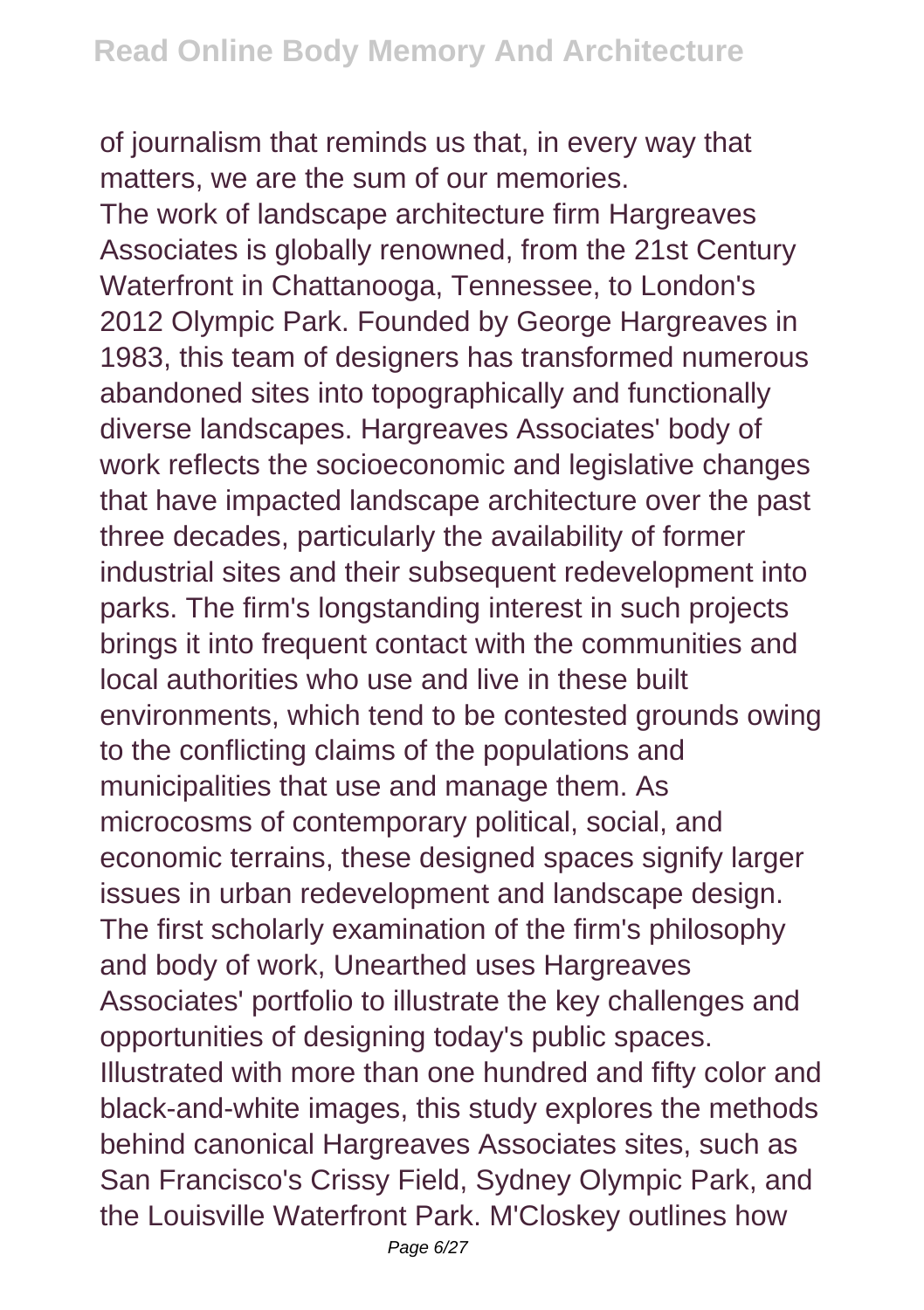Hargreaves and his longtime associate Mary Margaret Jones approach the design of public places—conceptually, materially, and formally—on sites that require significant remaking in order to support a greater range of ecological and social needs. Alvar Aalto once argued that what mattered in architecture wasn't what a building looks like on the day it opens but what it is like to live inside it thirty years later. In this book, architect and critic Robert McCarter persuasively argues that interior spatial experience is the necessary starting point for design, and the quality of that experience is the only appropriate means of evaluating a work after it has been built. McCarter reveals that we can't really know a piece of architecture without inhabiting its spaces, and we need to counter our contemporary obsession with exterior views and forms with a renewed appreciation for interiors. He explores how interior space has been integral to the development of modern architecture from the late 1800s to today, and he examines how architects have engaged interior space and its experiences in their design processes, fundamentally transforming traditional approaches to composition. Eloquently placing us within a host of interior spaces, he opens up new ways of thinking about architecture and what its goals are and should be. The author reconstructs the movement from cold to warm architecture, reintroduces energy to the discussion, and reminds the reader the sense of touch is necessary to an understanding of the environment. **Illustrations** 

First published in 1996, The Eyes of the Skin has Page 7/27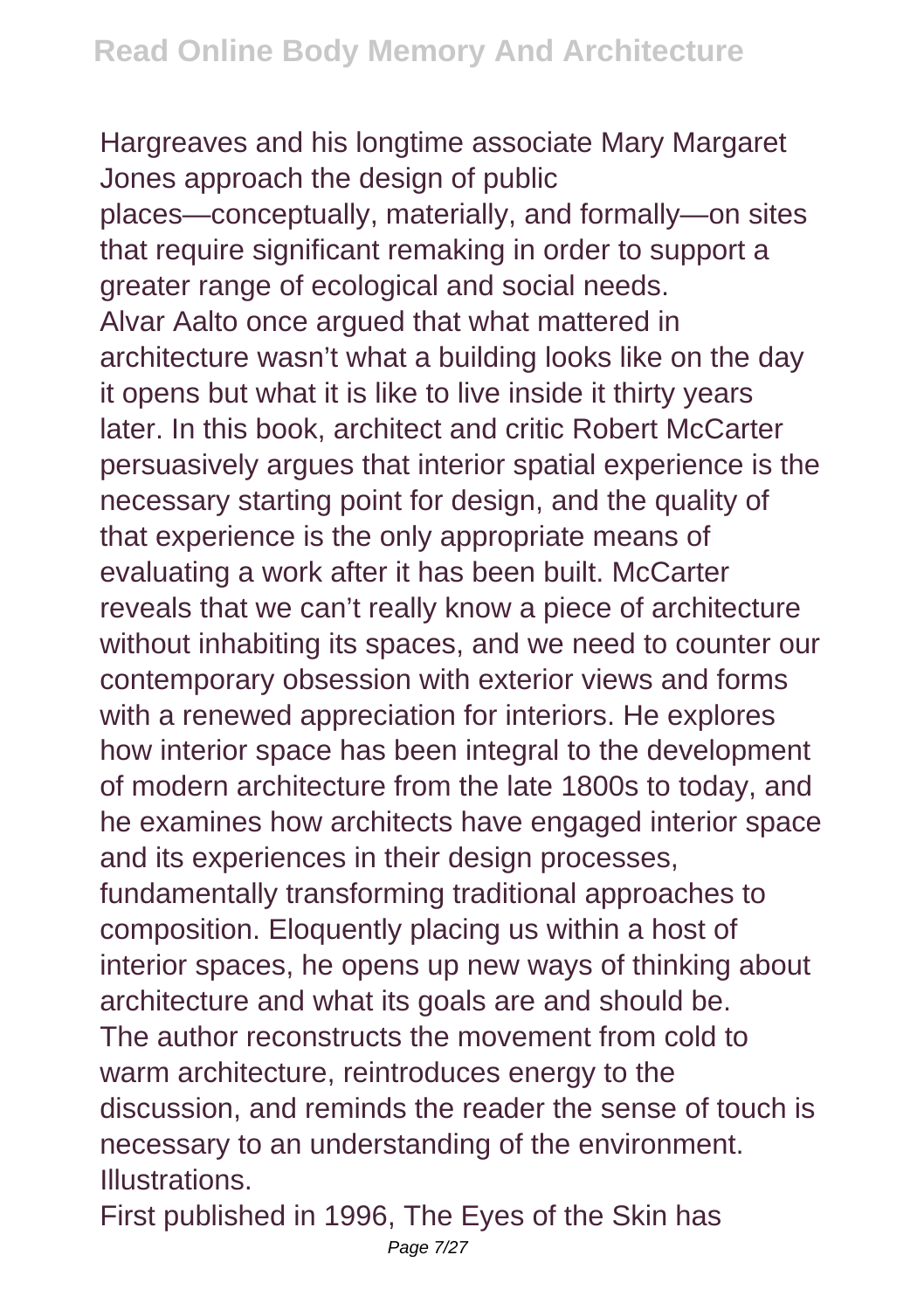become a classic of architectural theory. It asks the farreaching question why, when there are five senses, has one single sense – sight – become so predominant in architectural culture and design? With the ascendancy of the digital and the all-pervasive use of the image electronically, it is a subject that has become all the more pressing and topical since the first edition's publication in the mid-1990s. Juhani Pallasmaa argues that the suppression of the other four sensory realms has led to the overall impoverishment of our built environment, often diminishing the emphasis on the spatial experience of a building and architecture's ability to inspire, engage and be wholly life enhancing. For every student studying Pallasmaa's classic text for the first time, The Eyes of the Skin is a revelation. It compellingly provides a totally fresh insight into architectural culture. This third edition meets readers' desire for a further understanding of the context of Pallasmaa's thinking by providing a new essay by architectural author and educator Peter MacKeith. This text combines both a biographical portrait of Pallasmaa and an outline of his architectural thinking, its origins and its relationship to the wider context of Nordic and European thought, past and present. The focus of the essay is on the fundamental humanity, insight and sensitivity of Pallasmaa's approach to architecture, bringing him closer to the reader. This is illustrated by Pallasmaa's sketches and photographs of his own work. The new edition also provides a foreword by the internationally renowned architect Steven Holl and a revised introduction by Pallasmaa himself. Aldo Rossi was a practicing architect and leader of the Page 8/27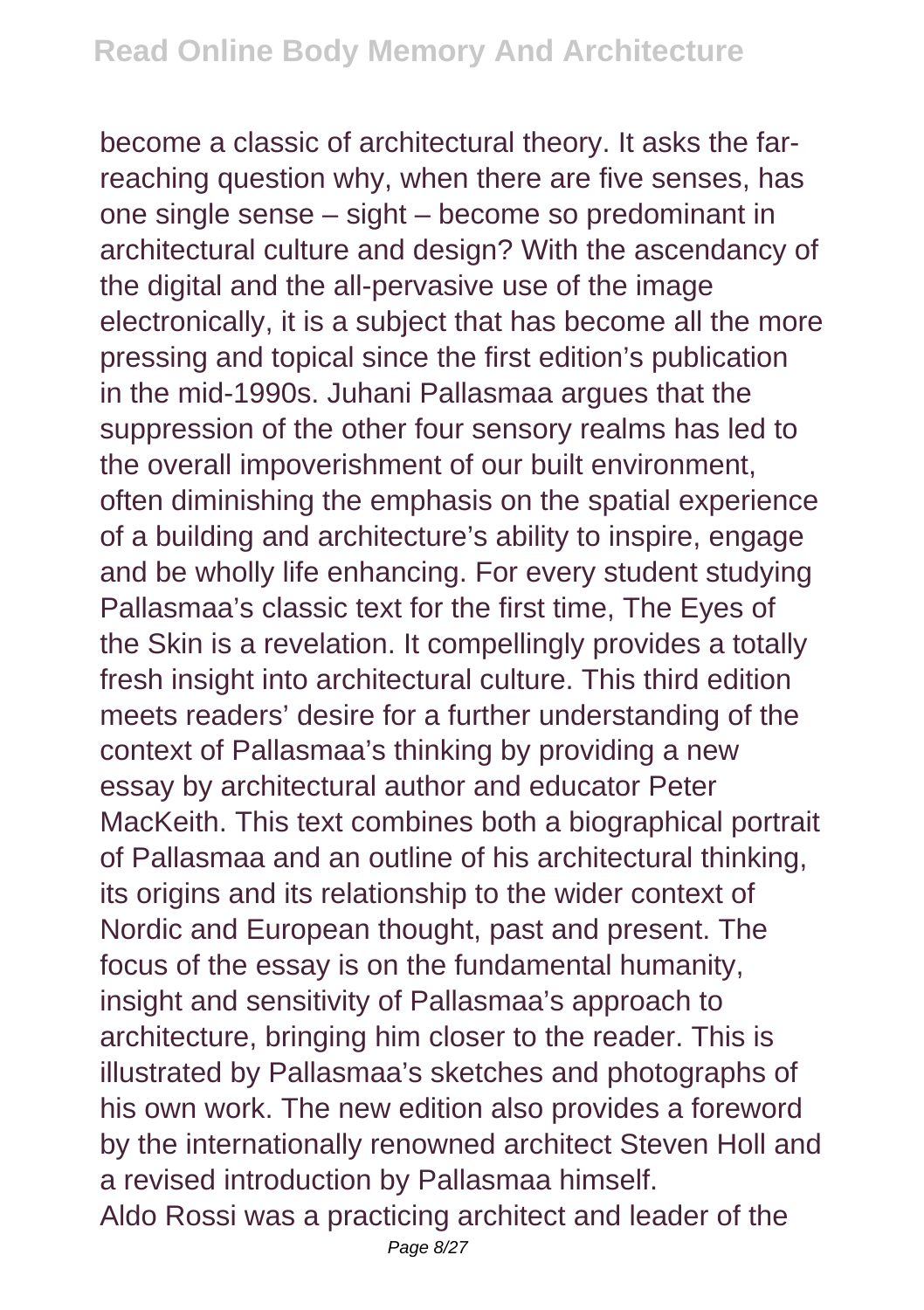Italian architectural movement La Tendenza and one of the most influential theorists of the twentieth century. The Architecture of the City is his major work of architectural and urban theory. In part a protest against functionalism and the Modern Movement, in part an attempt to restore the craft of architecture to its position as the only valid object of architectural study, and in part an analysis of the rules and forms of the city's construction, the book has become immensely popular among architects and design students.

In order to design a building with a sensuous connection to life, one must think in a way that goes far beyond form and construction. In these essays Peter Zumthor expresses his motivation in designing&buildings, which speak to our emotions&and understanding in so many ways, and possess a powerful and unmistakable presence and personality. This book, whose first edition has been out of print for years, has been expanded to include three new essays: "Does Beauty Have a Form?,?? "The Magic of the Real,?? and "Light in the Landscape.??? It has&been freshly illustrated throughout with new color photographs of Zumthor??'s new home and studio in Haldenstein, taken specially for this edition by Laura Padgett, &and received a new typography by Hannele Gr??nlund.&

DIVLearning a new discipline is similar to learning a new language; in order to master the foundation of architecture, you must first master the basic building blocks of its language – the definitions, function, and usage. Language of Architecture provides students and professional architects with the basic elements of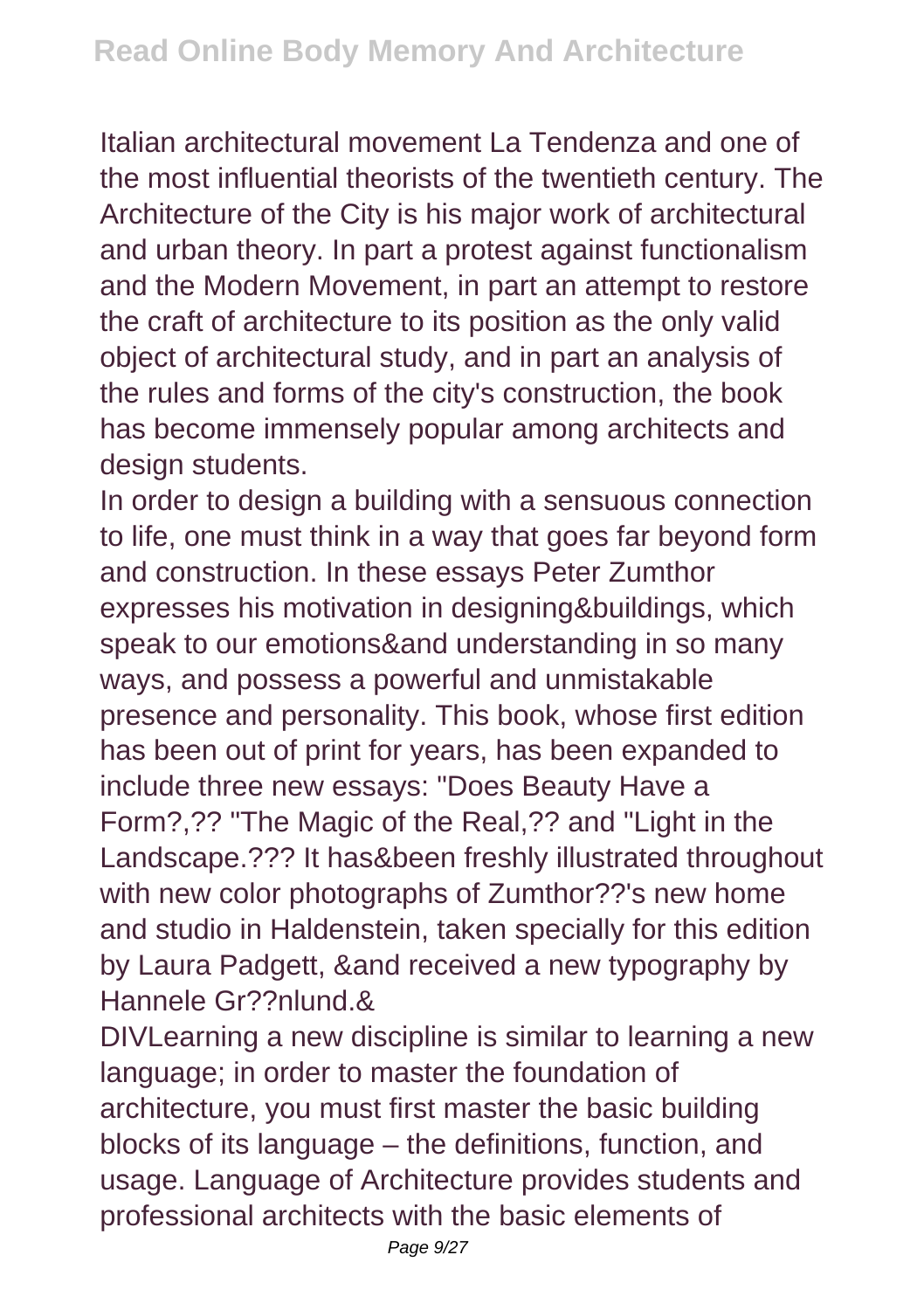architectural design, divided into twenty-six easy-tocomprehend chapters. This visual reference includes an introductory, historical view of the elements, as well as an overview of how these elements can and have been used across multiple design disciplines./divDIV /divDIVWhether you're new to the field or have been an architect for years, you'll want to flip through the pages of this book throughout your career and use it as the goto reference for inspiration, ideas, and reminders of how a strong knowledge of the basics allows for meaningful, memorable, and beautiful fashions that extend beyond trends./divDIV /divDIVThis comprehensive learning tool is the one book you'll want as a staple in your library./divDIV /div

Recovering K?naka Maoli (Native Hawaiian) relationality and belonging in the land, memory, and body of Native Hawai'i Hawaiian "aloha ??ina" is often described in Western political terms—nationalism, nationhood, even patriotism. In Remembering Our Intimacies, Jamaica Heolimeleikalani Osorio centers in on the personal and embodied articulations of aloha ??ina to detangle it from the effects of colonialism and occupation. Working at the intersections of Hawaiian knowledge, Indigenous queer theory, and Indigenous feminisms, Remembering Our Intimacies seeks to recuperate Native Hawaiian concepts and ethics around relationality, desire, and belonging firmly grounded in the land, memory, and the body of Native Hawai'i. Remembering Our Intimacies Page 10/27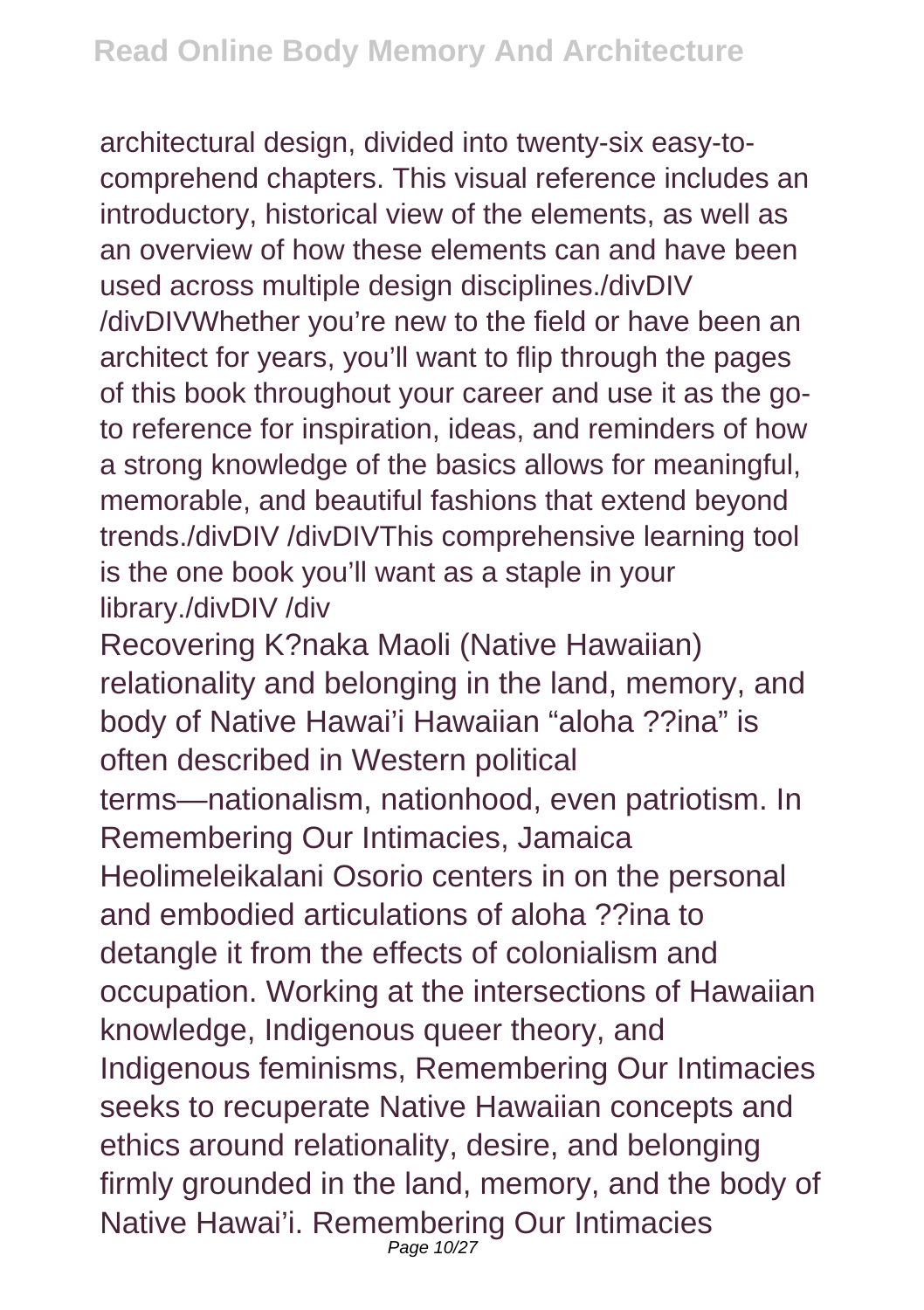argues for the methodology of (re)membering Indigenous forms of intimacies. It does so through the metaphor of a 'upena—a net of intimacies that incorporates the variety of relationships that exist for K?naka Maoli. It uses a close reading of the mo?olelo (history and literature) of Hi?iakaikapoliopele to provide context and interpretation of Hawaiian intimacy and desire by describing its significance in K?naka Maoli epistemology and why this matters profoundly for Hawaiian (and other Indigenous) futures. Offering a new approach to understanding one of Native Hawaiians' most significant values, Remembering Our Intimacies reveals the relationships between the policing of Indigenous bodies, intimacies, and desires; the disembodiment of Indigenous modes of governance; and the ongoing and ensuing displacement of Indigenous people. Studies of traumatic stress have explored the challenges to memory as a result of extreme experience, particularly in relation to the ways in which trauma resonates within the survivor's body and the difficulties survivors face when trying to incorporate their experience into meaningful narratives. Jennifer Griffiths examines the attempts of several African American writers and playwrights to explore ruptures in memory after a traumatic experience and to develop creative strategies for understanding the inscription of trauma on the body Page 11/27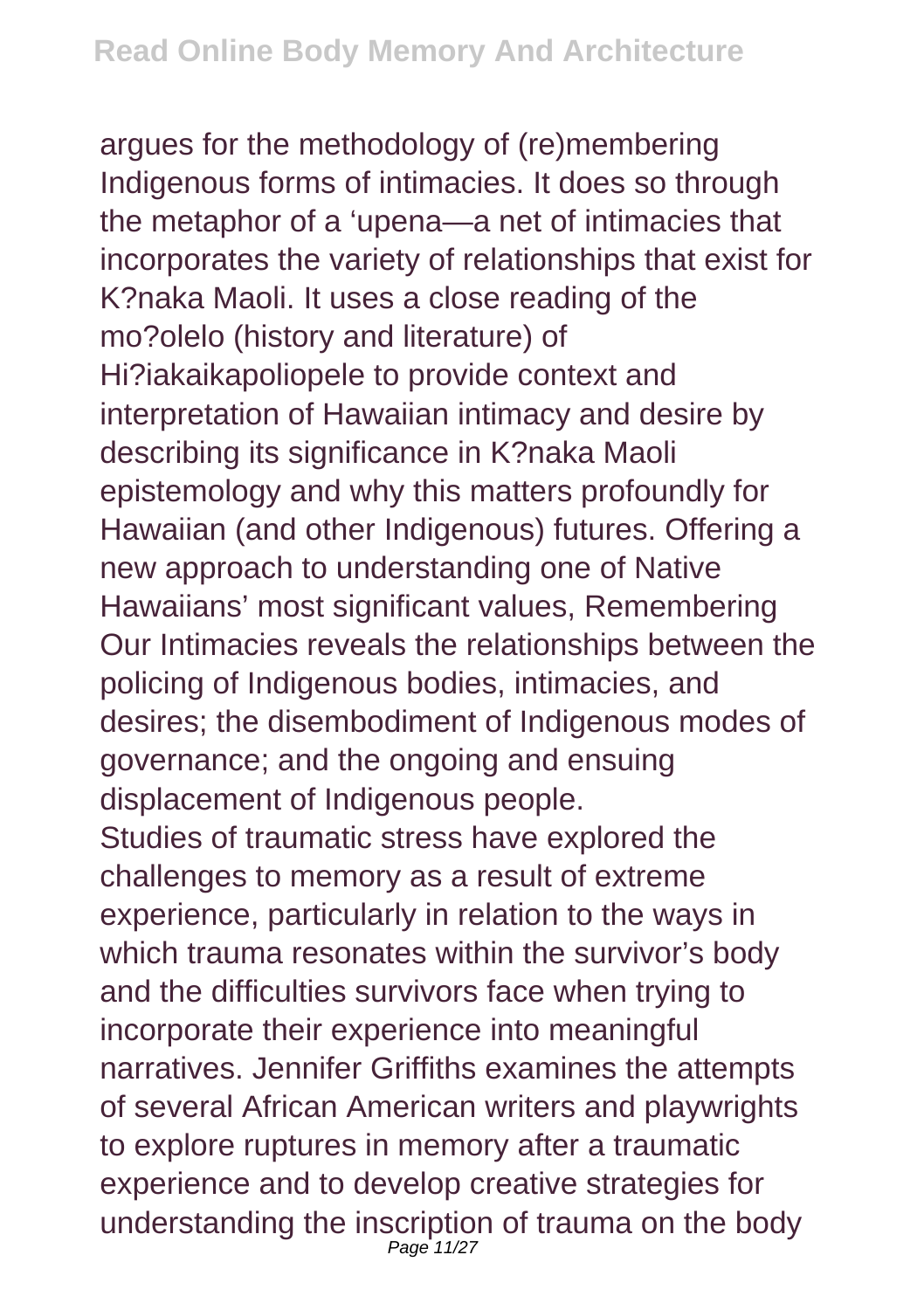in a racialized cultural context. In the literary and performance texts examined here, Griffiths shows how the self is reconstituted through testimony—through the attempt to put into language and public statement the struggle of survivors to negotiate the limits placed on their bodies and to speak controversial truths. Dessa in her jail cell, Venus in the courtroom, Sally on the auction block, Ursa in her own family history, and Rodney King in the video frame—each character in these texts by Sherley Anne Williams, Suzan-Lori Parks, Robbie McCauley, Gayl Jones, and Anna Deavere Smith gives voice not only to the limits of language in representing traumatic experience but also to the necessity of testimony as the public enactment of memory and bodily witness. In focusing specifically and exclusively on the relation of trauma to race and on the influence of racism on the creation and reception of narrative testimony, this book distinguishes itself from previous studies of the literatures of trauma.

Traces the significance of the human body in architecture from its early place as the divine organizing principle to its present near elimination A decimated Shiite shrine in Iraq. The smoking World Trade Center site. The scorched cityscape of 1945 Dresden. Among the most indelible scars left by war is the destroyed landscapes, and such architectural devastation damages far more than Page 12/27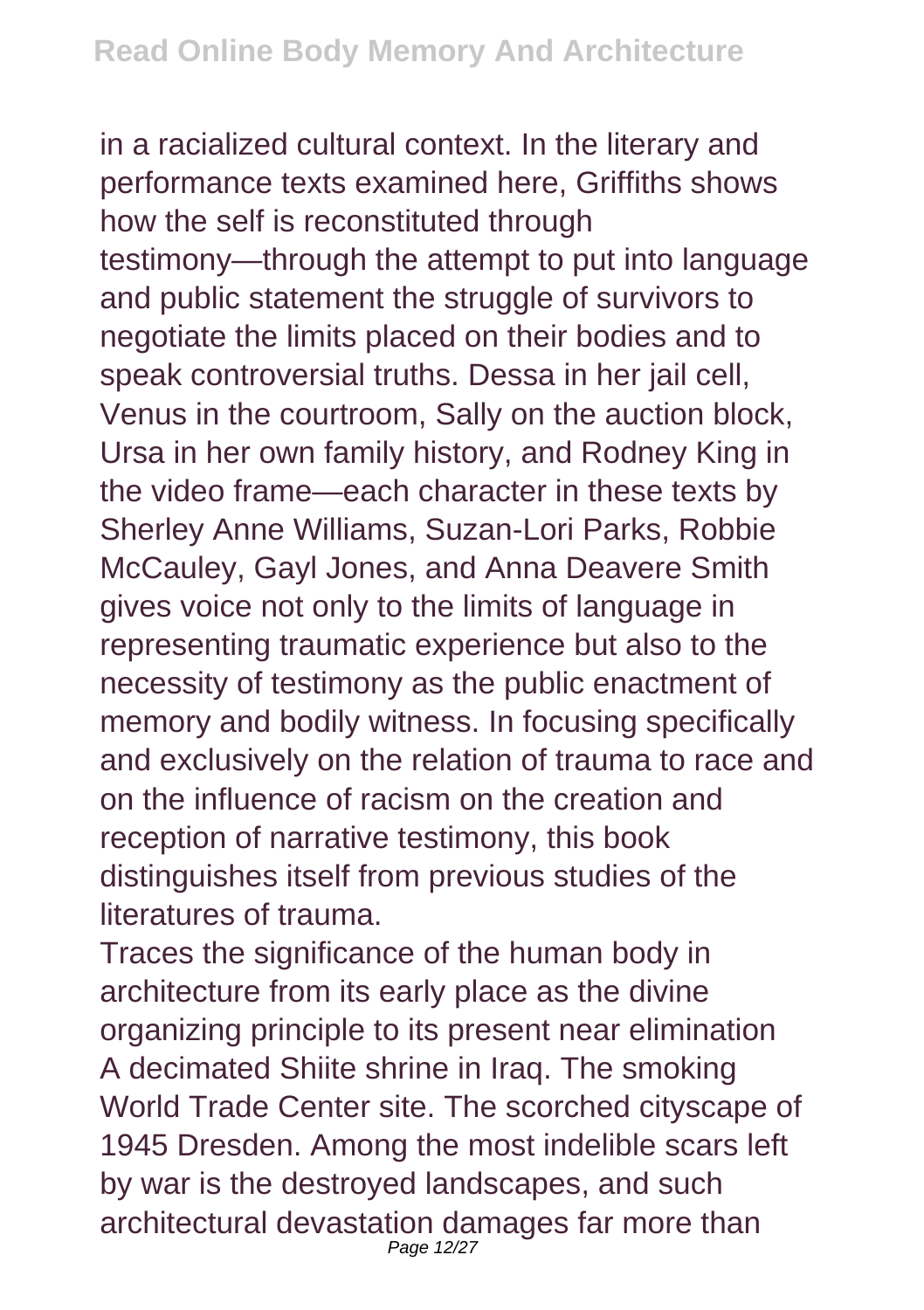mere buildings. Robert Bevan argues herethat shattered buildings are not merely "collateral damage," but rather calculated acts of cultural annihilation. From Hitler's Kristallnacht to the toppling of Saddam Hussein's statue in the Iraq War, Bevan deftly sifts through military campaigns and their tactics throughout history, and analyzes the cultural impact and catastrophic consequences of architectural destruction. For Bevan, these actions are nothing less than cultural genocide. Ultimately, Bevan forcefully argues for the prosecution of nations that purposely flout established international treaties against destroyed architecture. A passionate and thought-provoking cri de coeur, The Destruction of Memory raises questions about the costs of war that run deeper than blood and money. "The idea of a global inheritance seems to have fallen by the wayside and lessons that should have long ago been learned are still being recklessly disregarded. This is what makes Bevan's book relevant, even urgent: much of the destruction of which it speaks is still under way."—Financial Times Magazine "The message of Robert Bevan's devastating book is that war is about killing cultures, identities and memories as much as it is about killing people and occupying territory."—Sunday Times "As Bevan's fascinating, melancholy book shows, symbolic buildings have long been targeted in and out of war as a particular kind of mnemonic violence against those to whom Page 13/27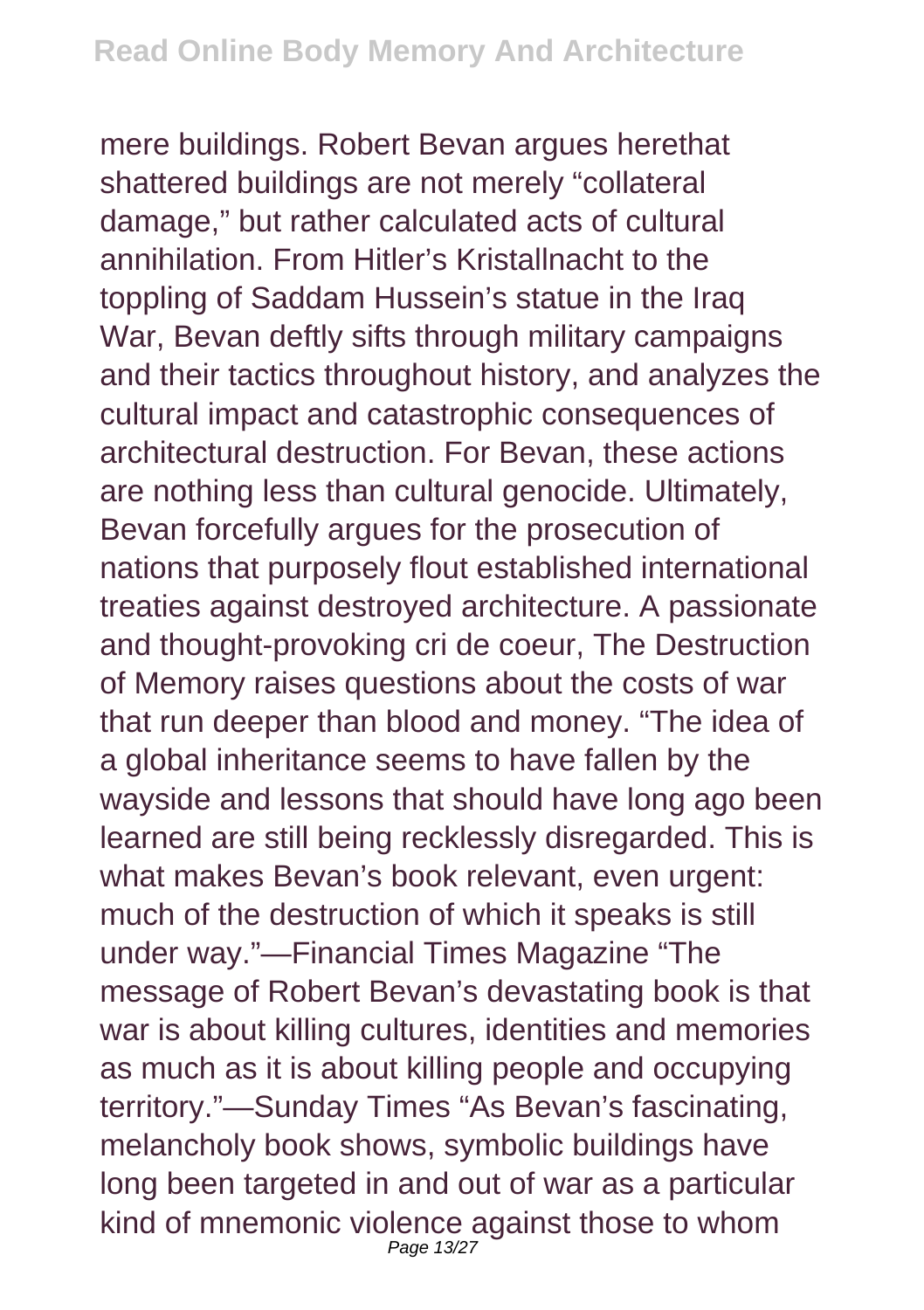## they are special."—The Guardian

Louise Bourgeois has been on a journey inspired by architecture for six decades, from the early realistic drawings of interiors she made upon her arrival in New York in the late 1930s, to the plaster Lairs of the 1960s, to the Cells and recent commissioned works of the 1990s In her figurative work she has drawn, painted, printed, and sculpted everything from skyscrapers, courthouses, and greenhouses to labyrinths, sanatoriums, towers, nests and of course the many different houses and buildings she has lived in over the years. Throughout her career Bourgeois' work has always had a strong and essential autobiographical element -- and this book illuminates an area of her life that has heavily informed her work, in addition to exploring the relationship of her sculpture to architectural forms. This book analyses the spatial politics of a range of British novelists writing on London since the 1950s, emphasizing spatial representation as an embodied practice at the point where the architectural landscape and the body enter into relation with each other. Colombino visits the city in connection with its boundaries, abstract spaces and natural microcosms, as they stand in for all the conflicting realms of identity; its interstices and ruins are seen as inhabited by bodies that reproduce internally the external conditions of political and social struggle. The study brings into focus the fiction in which Page 14/27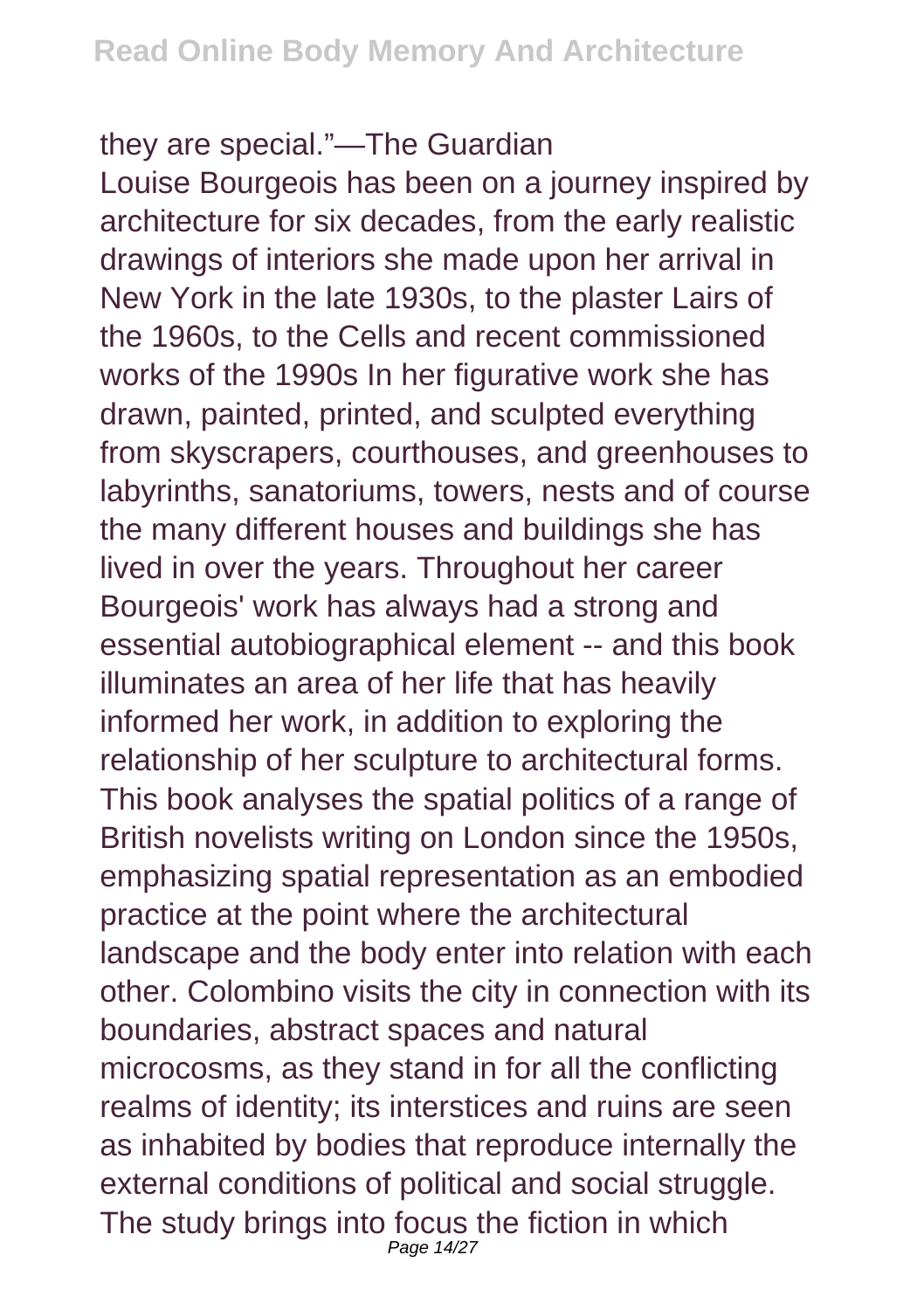London provides not a residual interest but a strong psychic-phenomenological grounding, and where the awareness of the physical reality of buildings and landscape conditions shape the concept of the subject traversing this space. Authors such as J. G. Ballard, Geoff Dyer, Michael Moorcock, Peter Ackroyd, Iain Sinclair, Geoff Ryman, Tom McCarthy, Michael Bracewell and Zadie Smith are considered in order to map the relationship of body, architecture and spatial politics in contemporary creative prose on the city. Through readings that are consistently informed by recent developments in urban studies and reflections formulated by architects, sociologists, anthropologists and art critics, this book offers a substantial contribution to the burgeoning field of literary urban studies.

A revolutionary memoir about domestic abuse by the award-winning author of Her Body and Other Parties In the Dream House is Carmen Maria Machado's engrossing and wildly innovative account of a relationship gone bad, and a bold dissection of the mechanisms and cultural representations of psychological abuse. Tracing the full arc of a harrowing relationship with a charismatic but volatile woman, Machado struggles to make sense of how what happened to her shaped the person she was becoming. And it's that struggle that gives the book its original structure: each chapter is driven by its own narrative trope—the haunted house, erotica, the Page 15/27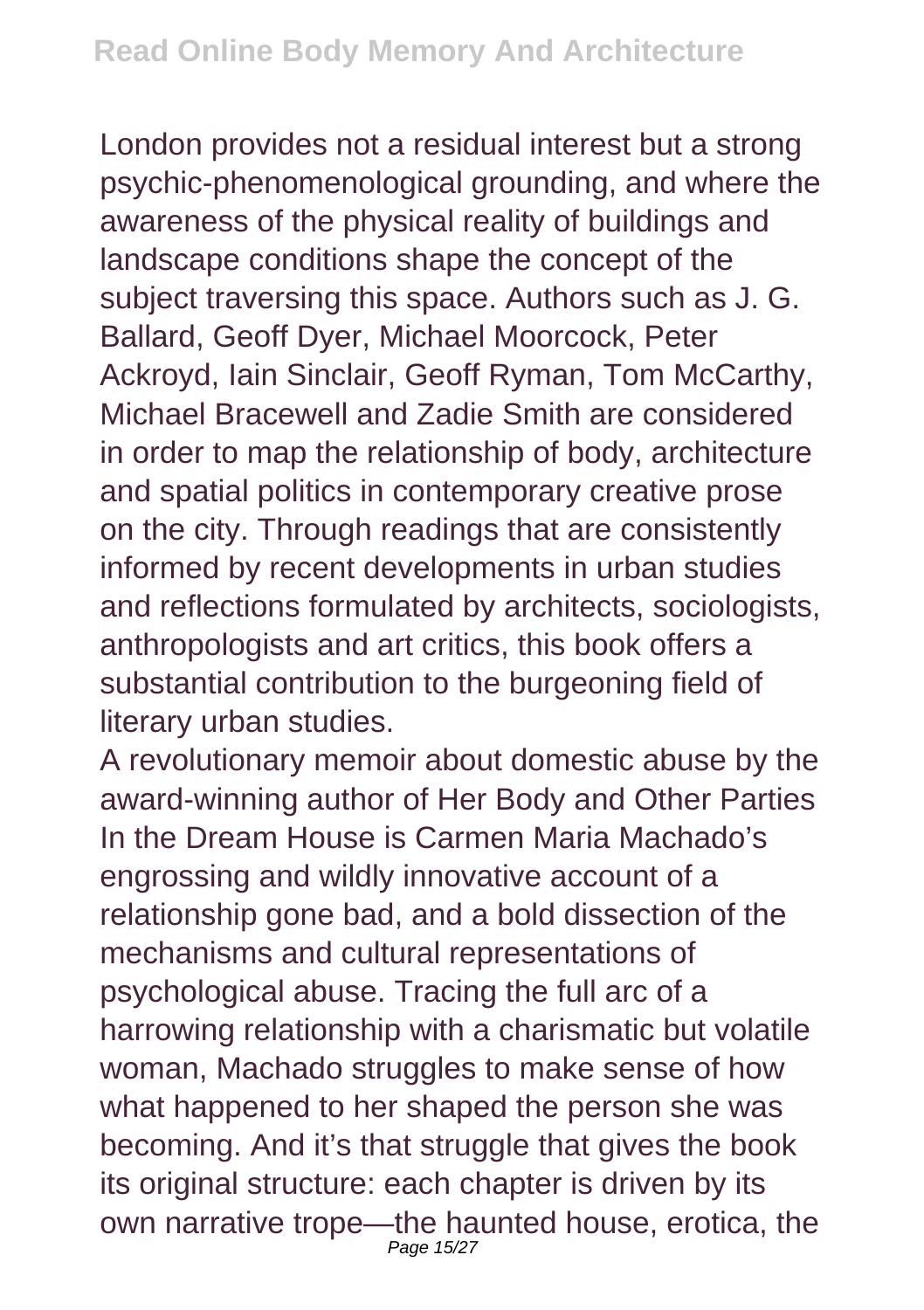bildungsroman—through which Machado holds the events up to the light and examines them from different angles. She looks back at her religious adolescence, unpacks the stereotype of lesbian relationships as safe and utopian, and widens the view with essayistic explorations of the history and reality of abuse in queer relationships. Machado's dire narrative is leavened with her characteristic wit, playfulness, and openness to inquiry. She casts a critical eye over legal proceedings, fairy tales, Star Trek, and Disney villains, as well as iconic works of film and fiction. The result is a wrenching, riveting book that explodes our ideas about what a memoir can do and be.

Intelligent readers who want to build their own embedded computer systems-- installed in everything from cell phones to cars to handheld organizers to refrigerators-- will find this book to be the most in-depth, practical, and up-to-date guide on the market. Designing Embedded Hardware carefully steers between the practical and philosophical aspects, so developers can both create their own devices and gadgets and customize and extend offthe-shelf systems. There are hundreds of books to choose from if you need to learn programming, but only a few are available if you want to learn to create hardware. Designing Embedded Hardware provides software and hardware engineers with no prior experience in embedded systems with the necessary Page 16/27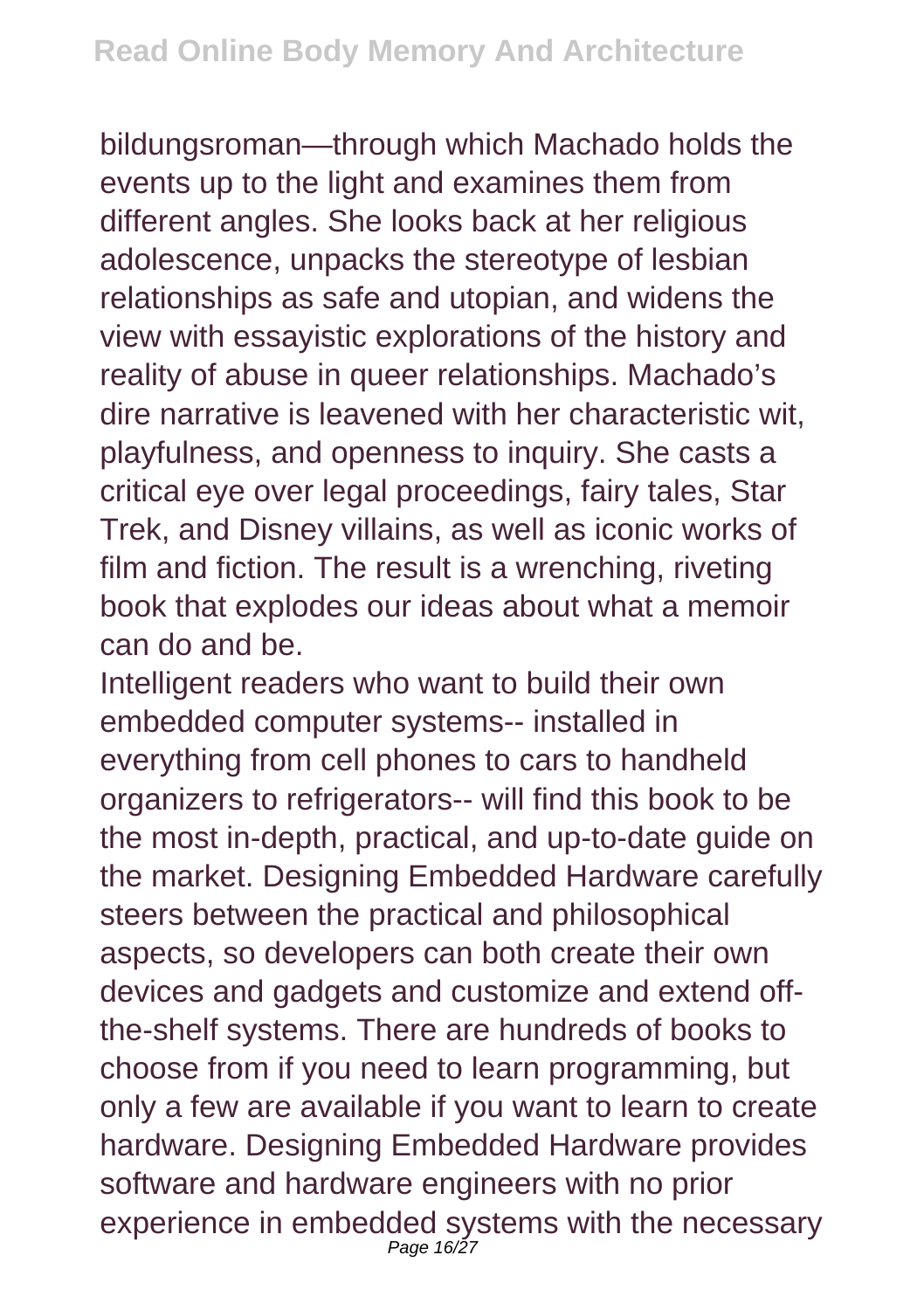conceptual and design building blocks to understand the architectures of embedded systems. Written to provide the depth of coverage and real-world examples developers need, Designing Embedded Hardware also provides a road-map to the pitfalls and traps to avoid in designing embedded systems. Designing Embedded Hardware covers such essential topics as: The principles of developing computer hardware Core hardware designs Assembly language concepts Parallel I/O Analogdigital conversion Timers (internal and external) UART Serial Peripheral Interface Inter-Integrated Circuit Bus Controller Area Network (CAN) Data Converter Interface (DCI) Low-power operation This invaluable and eminently useful book gives you the practical tools and skills to develop, build, and program your own application-specific computers. "In the last few years, power dissipation has become an important design constraint, on par with performance, in the design of new computer systems. Whereas in the past, the primary job of the computer architect was to translate improvements in operating frequency and transistor count into performance, now power efficiency must be taken into account at every step of the design process." "This book aims to document some of the most important architectural techniques that were invented, proposed, and applied to reduce both dynamic power and static power dissipation in processors and memory hierarchies. A significant number of techniques have been proposed for a wide range of situations and this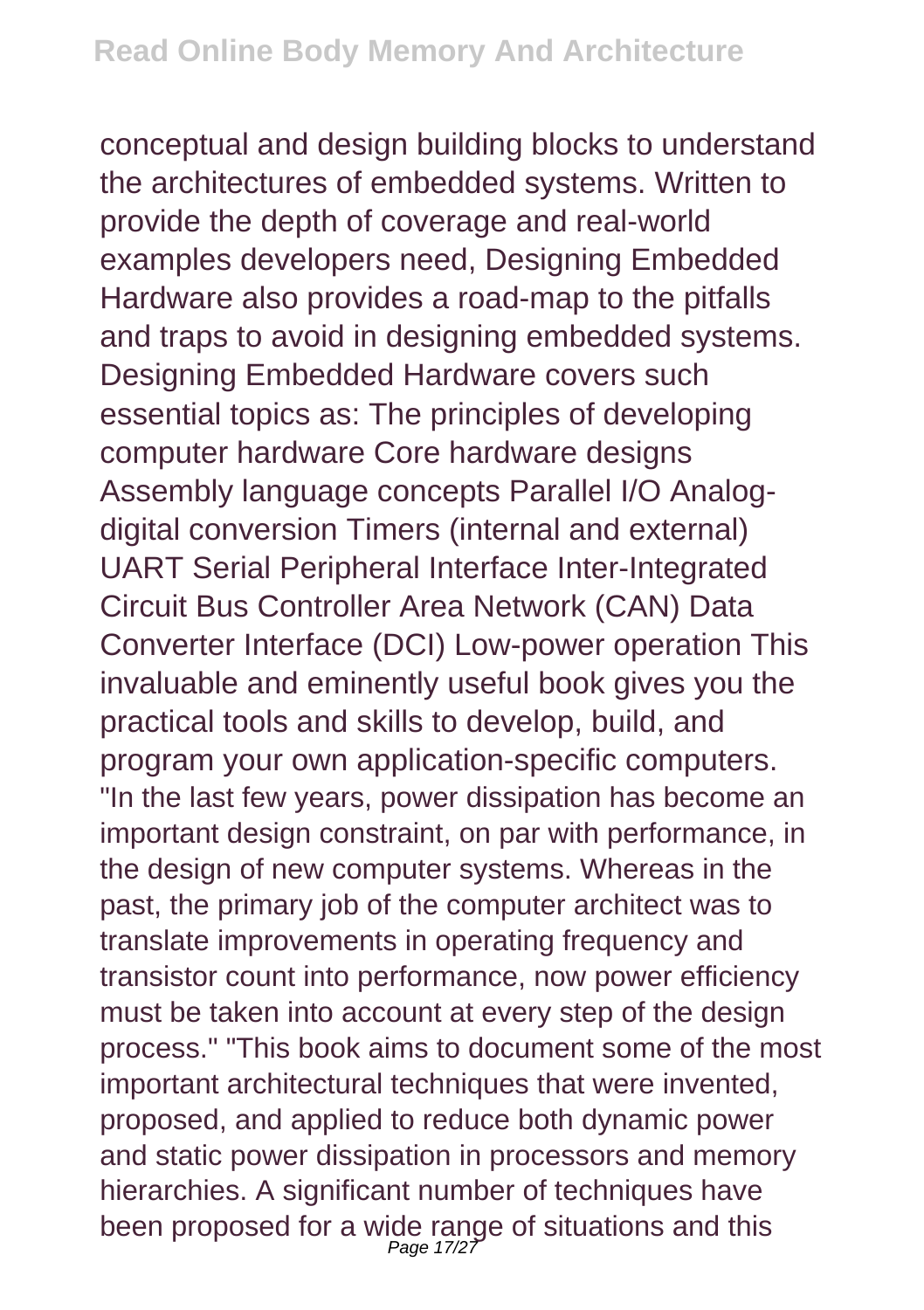book synthesizes those techniques by focusing on their common characteristics."--BOOK JACKET. More than a decade in the making, this is a textbook of architecture, useful for every architect: from first-year students, to those taking senior design studio, to graduate students writing a Ph.D. dissertation in architectural theory, to experienced practicing architects. It is very carefully written so that it can be read even by the beginning architecture student. The information contained here is a veritable gold mine of design techniques. This book teaches the reader how to design by adapting to human needs and sensibilities, yet independently of any particular style. Here is a unification of genuine architectural knowledge that brings a new clarity to the discipline. It explains much of what people instinctively know about architecture, and puts that knowledge for the first time in a concise, understandable form. Dr. Salingaros has experience in the organization of the built environment that few practicing architects have. The later chapters of this new book touch on very sensitive topics: what drives architects to produce the forms they build; and why architects use only a very restricted visual vocabulary. Is it personal inventiveness, or is it something more, which perhaps they are not even aware of? There has not been such a book treating the very essence of architecture. The only other author who is capable of raising a similar degree of passion (and controversy) is Christopher Alexander, who happens to be Dr. Salingaros' friend and architectural mentor. "Surely no voice is more thought-provoking than that of this intriguing, perhaps historically important, new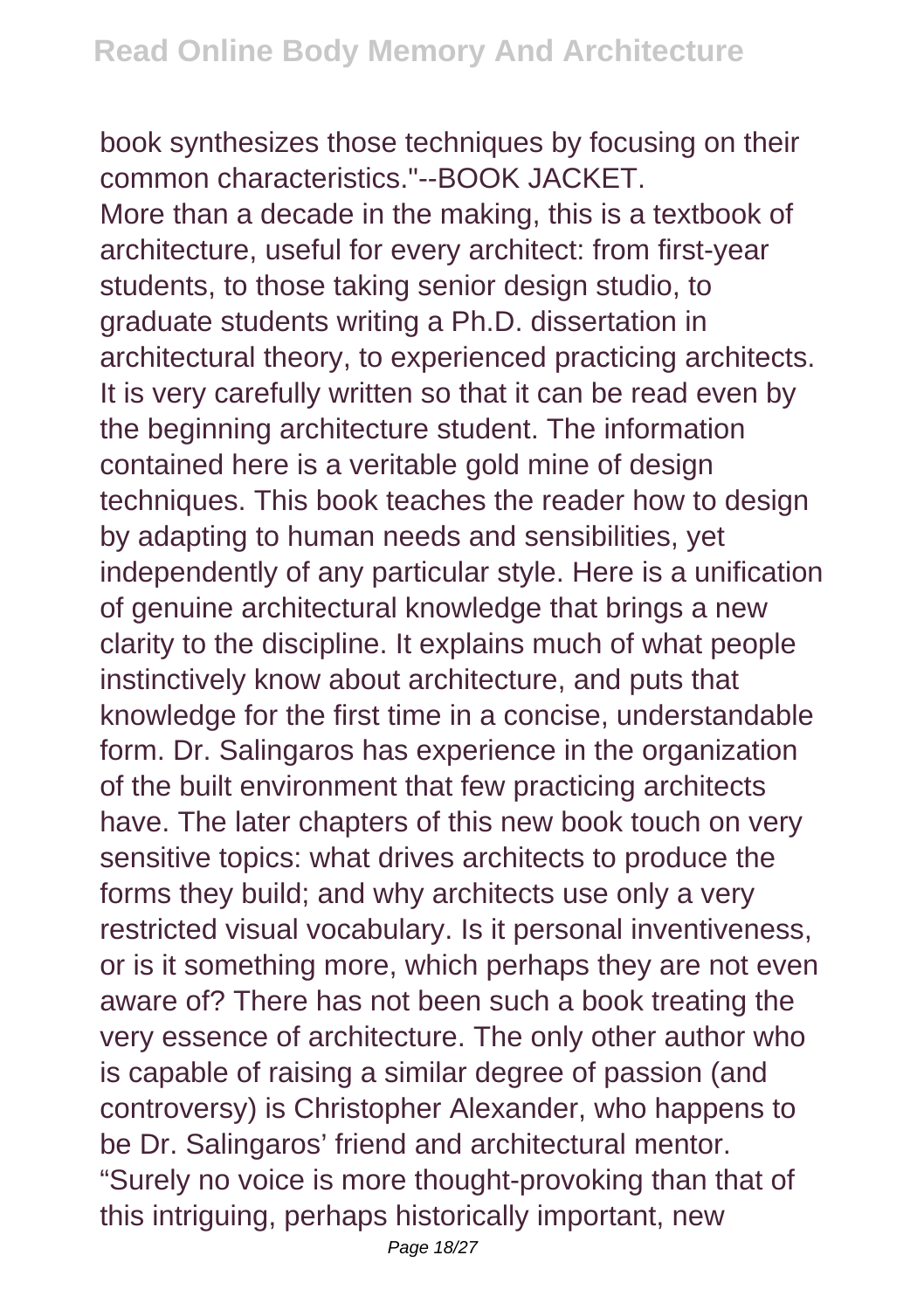thinker?" From the Preface by His Royal Highness, Charles, The Prince of Wales "A New Vitruvius for 21st-Century Architecture and Urbanism?" Dr. Ashraf SalamaChair, Department of Architecture and Urban Planning, Qatar University, Doha, Qatar "Architecture, Salingaros argues, is governed by universal and intuitively understood principles, which have been exemplified by all successful styles and in all civilizations that have left a record of themselves in their buildings. The solution is not to return to the classical styles… the solution is to return to first principles and build within their constraints… " Dr. Roger Scruton Philosopher, London, UK "A fundamental text, among the most significant of the past several years." Dr. Vilma Torselli Architect and Author, Milan, Italy "A Theory of Architecture demonstrates how mathematics and the social sciences offer keys to designing a humane architecture. In this brilliant tome Salingaros explains why many modern buildings are neither beautiful nor harmonious and, alternatively, how architects and patrons can employ scale, materials and mathematical logic to design structures which are exciting, nourishing, and visually delightful." Duncan G. Stroik Professor of Architecture, University of Notre Dame, Indiana "Salingaros explores ways to clarify and formalize our understanding of aesthetic forms in the built environment, using mathematics, thermodynamics, Darwinism, complexity theory and cognitive sciences. Salingaros' remarkable observations suggest that concepts of complexity and scale can someday provide a full-bodied explanation for both the practice and the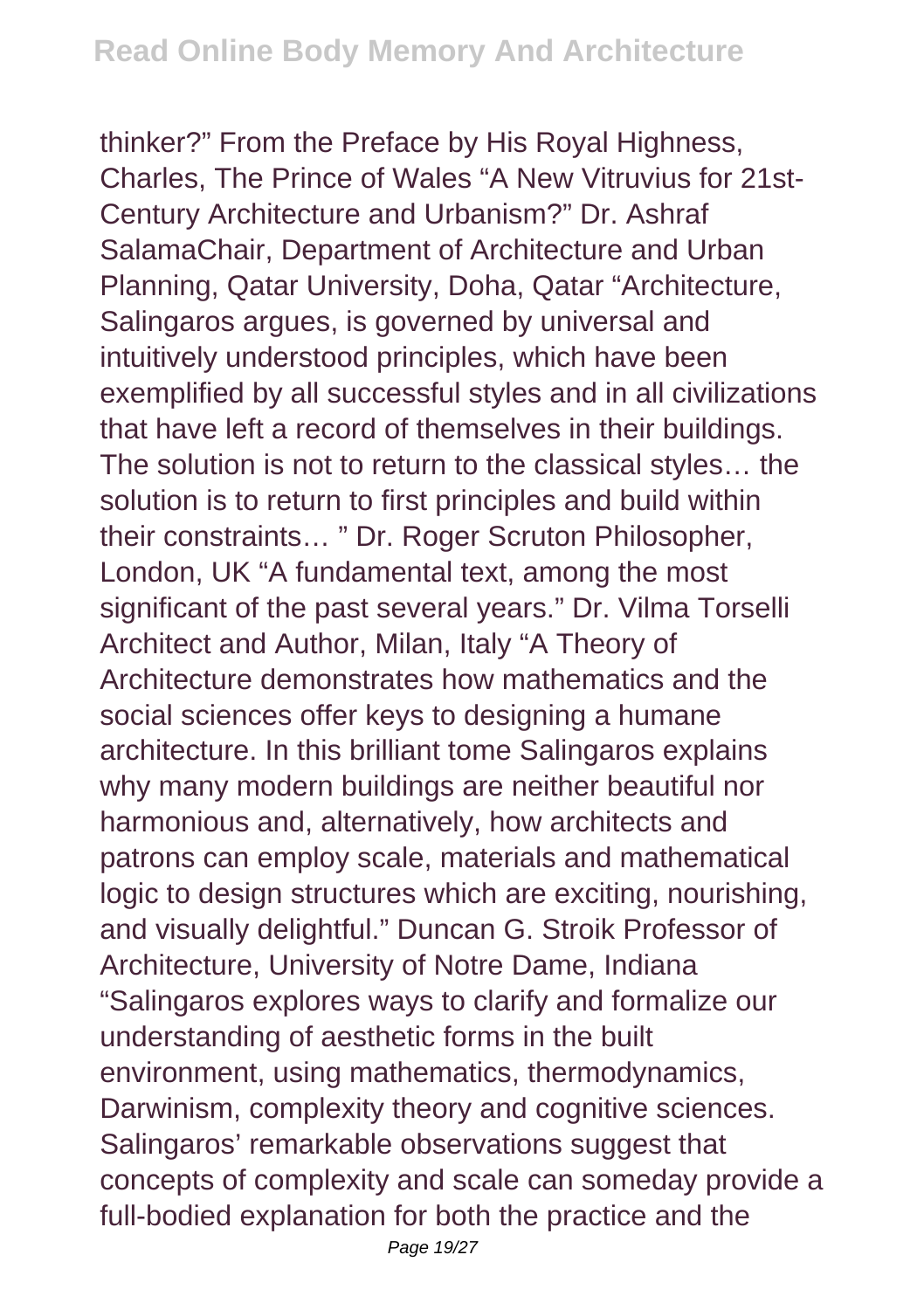appreciation of architecture." Kim Sorvig Architecture & Planning, University of New Mexico See this book's Wikipedia entry

http://en.wikipedia.org/wiki/A\_Theory\_of\_Architecture Nikos A. Salingaros is an internationally known urbanist and architectural theorist who has studied the scientific bases underlying architecture for thirty years. Utne Reader ranked him as "One of 50 visionaries who are changing your world", and Planetizen as 11th among "The top 100 urban thinkers of all time". He is Professor of Mathematics at the University of Texas at San Antonio.

The studioli of the ducal palaces at Urbino and Gubbio, Italy, demonstrate architecture's capacity to transact between the mental and physical realms of human experience. Constructed between 1474 and 1483 for the military captain Federico da Montefeltro and his young motherless son, the studioli may be described as treasuries of emblems: they contain not things but images of things, rendered with remarkable perspectival exactitude. These small, image-filled chambers reflect how architecture and its ornament equipped a quattrocento mind with metaphors for wisdom and methods for statecraft and intellectual activity. Drawing on the densely layered imagery in the studioli and text sources readily available to the Urbino court, Robert Kirkbride examines the position of the studioli in the Western tradition of the memory arts, considering how architecture bridged the mathematical arts, which lent themselves to mechanical pursuits, and the art of rhetoric, a discipline central to memory and eloquence.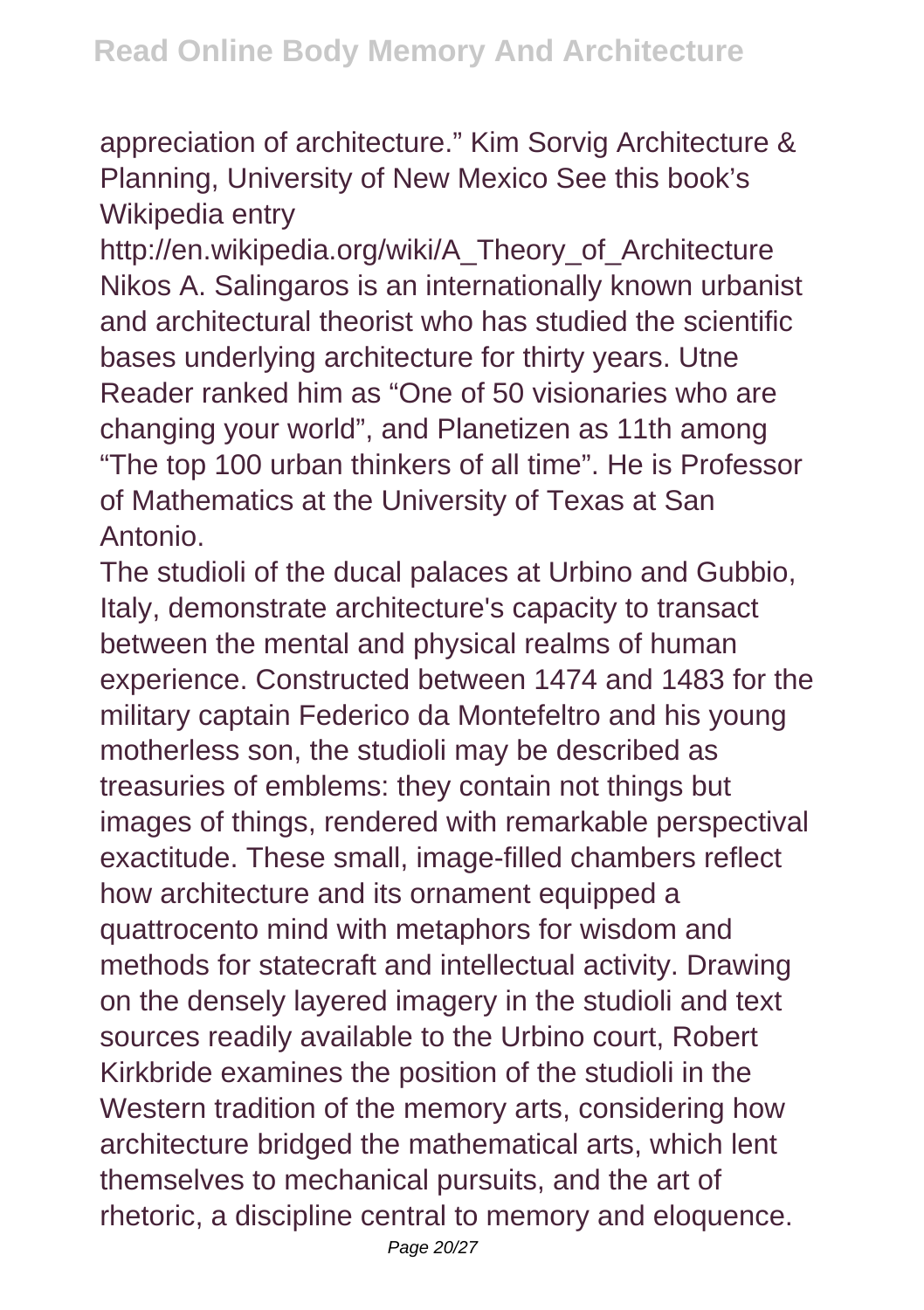As subtle ramifications of material and mental craft, the studioli provided ideal methods for education and prudent governance, extending an ancient legacy of open-ended models that were conceived to activate the imagination and exercise the memory. At the time of their construction, the studioli represented the leading edge of technologies of visual representation and offer a case study of how contemporary advances in interactive technologies reactivate and transform ancient metaphors for thought and learning.

"These essays explore the historic and contemporary effects of race upon the development of the built environment, and examine the myths and realities of America's racial landscapes. Its multi-disciplinary approach identifies and interprets the black cultural landscape, examining its visual, spatial, and ideological dimensions.".

Cameron Diaz shares her formula for becoming happier, healthier, and stronger in this positive, essential guide grounded in science and inspired by personal experience, a #1 New York Times bestseller. Throughout her career, Cameron Diaz has been a role model for millions of women. By her own candid admission, though, this fit, glamorous, but down-to-earth star was not always health-conscious. Learning about the inseparable link between nutrition and the body was just one of the life-changing lessons that has fed Cameron's hunger to educate herself about the best ways to feed, move, and care for her body. In The Body Book, she shares what she has learned and continues to discover about nutrition, exercise, and the mind/body connection.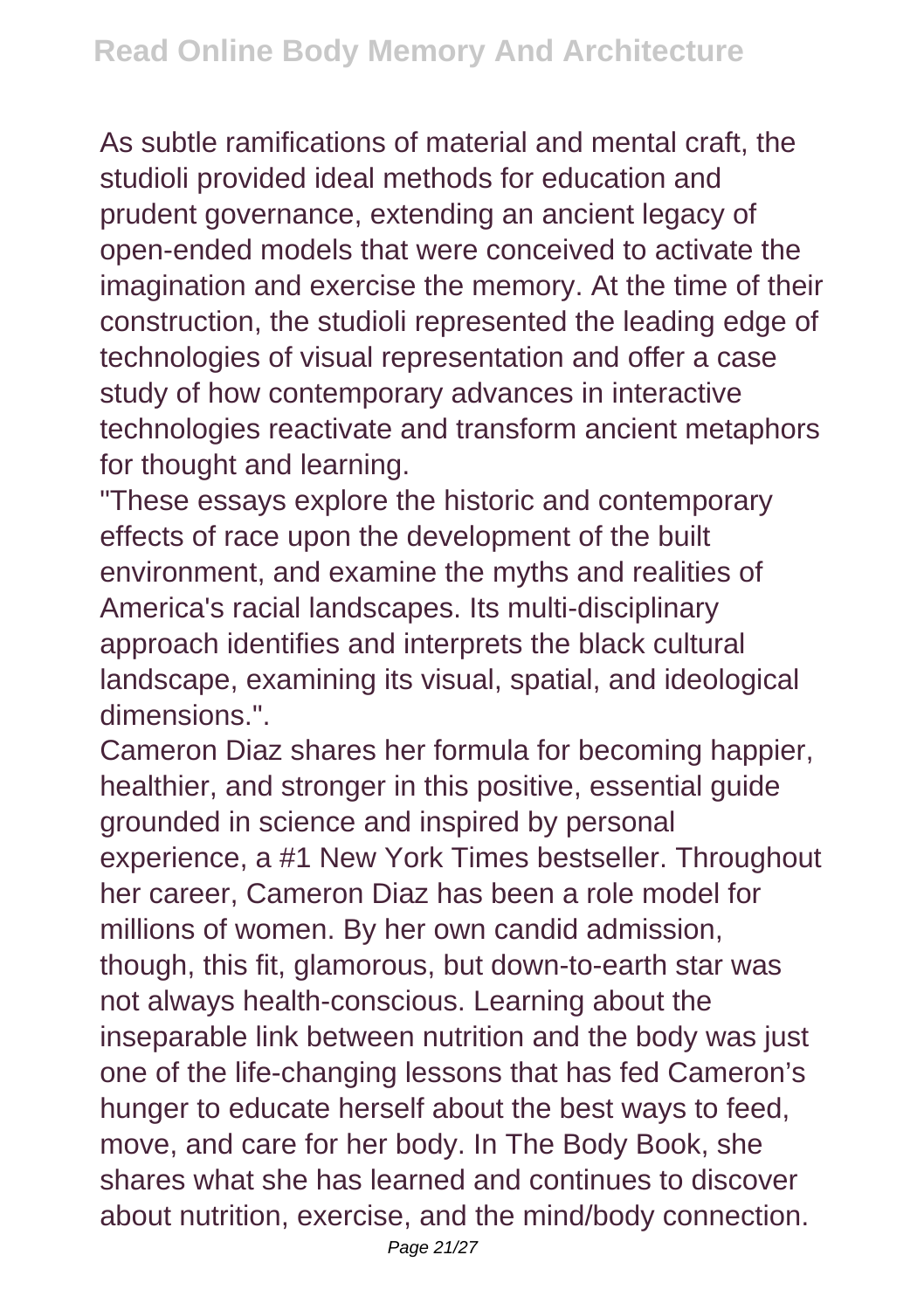Grounded in science and informed by real life, The Body Book offers a comprehensive overview of the human body and mind, from the cellular level up. From demystifying and debunking the hype around food groups to explaining the value of vitamins and minerals, readers will discover why it's so important to embrace the instinct of hunger and to satisfy it with whole, nutrientdense foods. Cameron also explains the essential role of movement, the importance of muscle and bone strength and why we need to sweat a little every day. The Body Book does not set goals to reach in seven days or thirty days or a year. It offers a holistic, long-term approach to making consistent choices and reaching the ultimate goal: a long, strong, happy, healthy life.

Healing Spaces, Modern Architecture, and the Body brings together cutting-edge scholarship examining the myriad ways that architects, urban planners, medical practitioners, and everyday people have applied modern ideas about health and the body to the spaces in which they live, work, and heal. The book's contributors explore North American and European understandings of the relationship between physical movement, bodily health, technological innovation, medical concepts, natural environments, and architectural settings from the nineteenth century through the heyday of modernist architectural experimentation in the 1920s and 1930s and onward into the 1970s. Not only does the book focus on how professionals have engaged with the architecture of healing and the body, it also explores how urban dwellers have strategized and modified their living environments themselves to create a kind of vernacular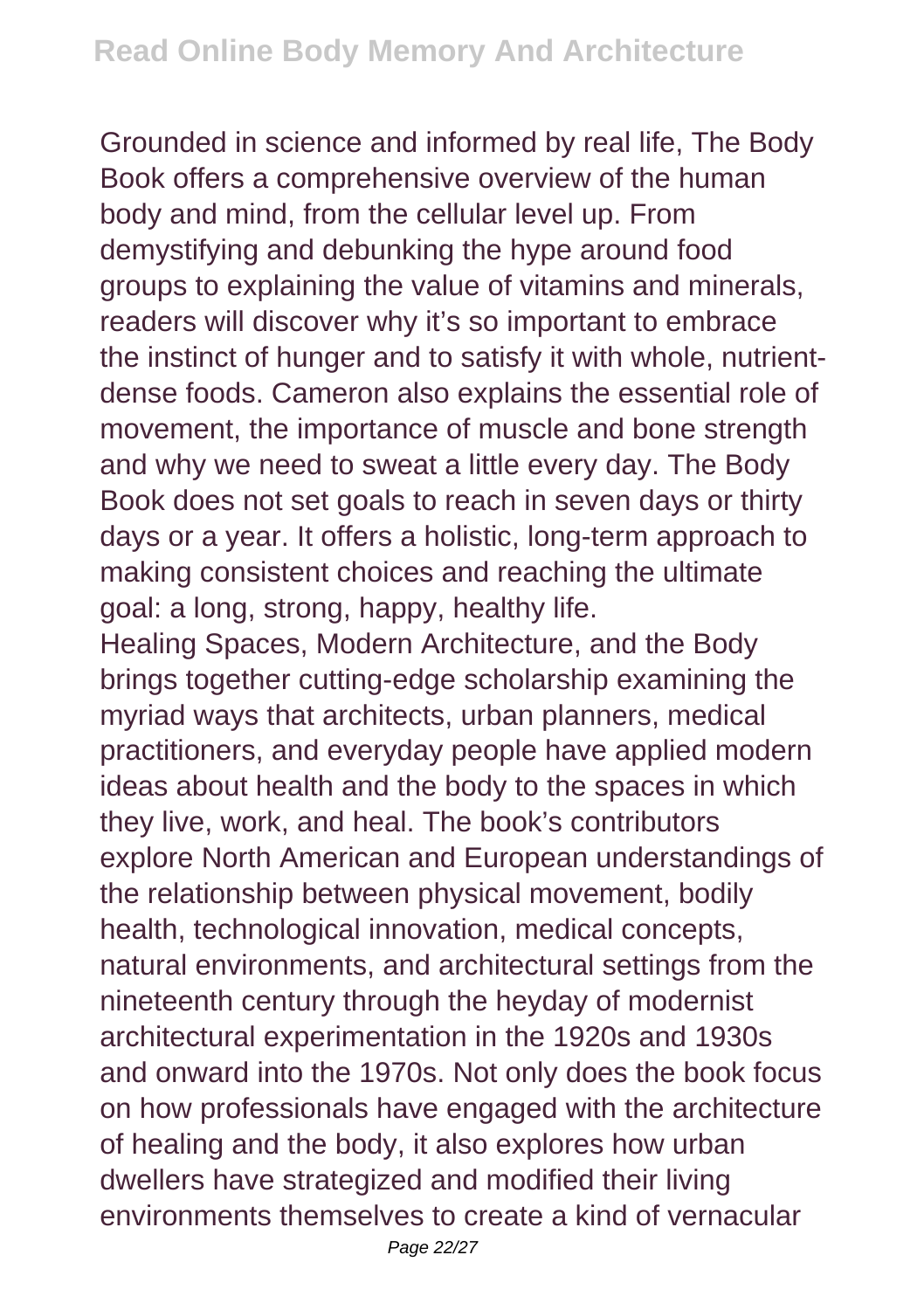modernist architecture of health in their homes, gardens, and backyards. This new work builds upon a growing interdisciplinary field incorporating the urban humanities, geography, architectural history, the history of medicine, and critical visual studies that reflects our current preoccupation with the body and its corresponding therapeutic culture.

This series offers a range of heretofore unavailable writings in English translation on the subjects of art, architecture, and aesthetics. Camus's description of the French hotel argues that architecture should please the senses and the mind.

The use of innovative new materials is an important trend in landscape architecture today. These materials include biodegradable geotextiles, super-absorbent polymers, and plants that react to changing soil conditions. This book presents the available materials and technologies in the context of practical applications. How do places manipulate our emotions? How are spaces affectious in their articulation and design? This book provides theoretical frameworks for exploring affective dimensions of architectural sites based on the notion that heritage, as an embodied experience, is embedded in places and spaces. Drawing together an interdisciplinary collection of essays spanning geographically diverse architectural sites — including Ford's Theater, the site of President Lincoln's assassination; the Estadio Nacional of Santiago, Chile, where 12,000 detainees were held following the ouster of President Salvador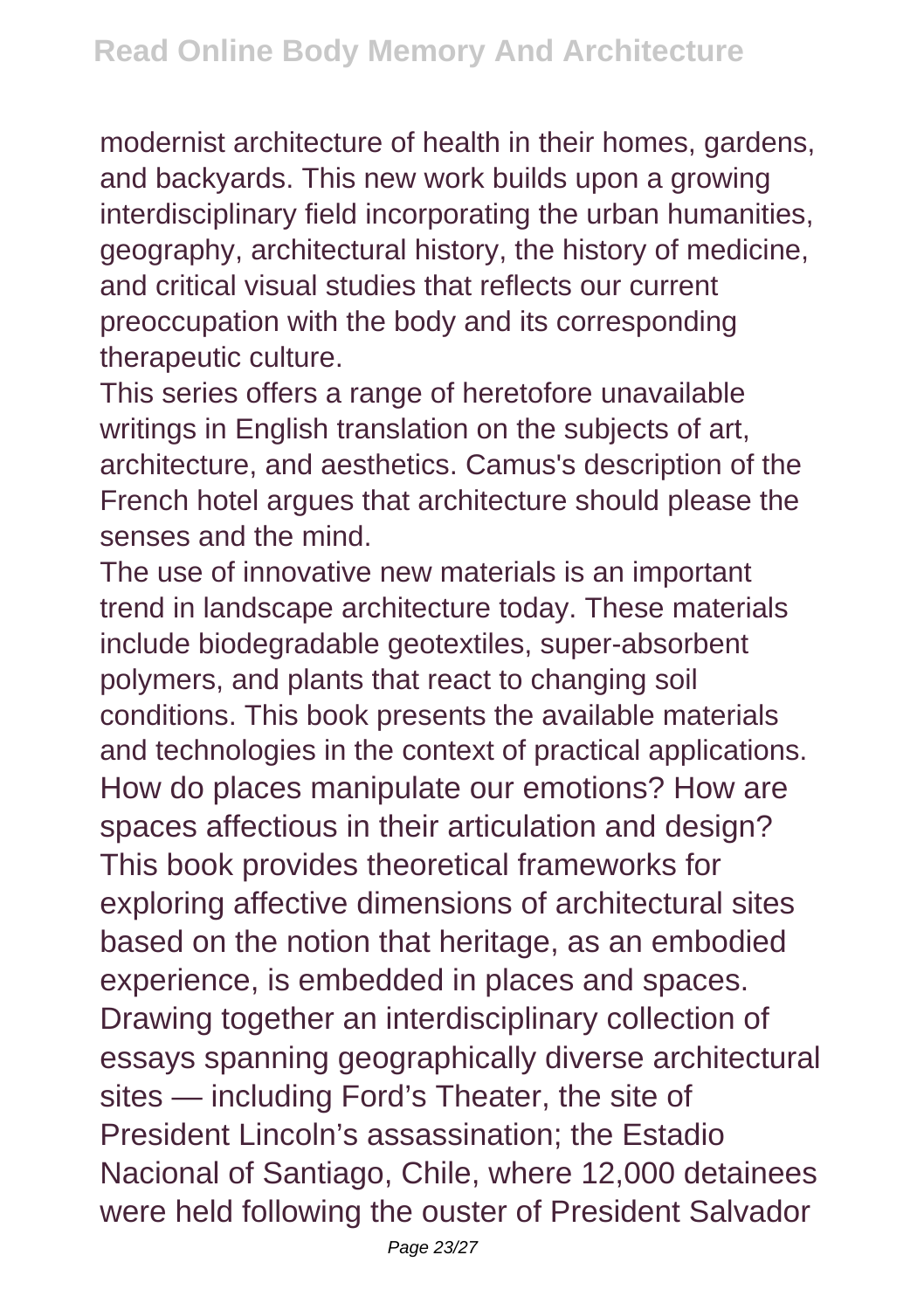Allende; and Unit 731, the site of a biological and chemical warfare research unit of the Imperial Japanese army in Harbin, China, amongst others this edited collection assembles critical dialogue amongst scholars and practitioners engaging in affective and other more-than-representational approaches to cultural memory, heritage, and identity-making. Broken into three main sections: Affective Politics; Embedded Geographies; and Affective Methodologies, this book draws together multidisciplinary perspectives from the arts, social sciences and humanities to understand the role of architecture in generating embodied experiences at places of memory. This book offers interdisciplinary perspectives on fundamental questions of memory, identity and space. It will be of interest to students and scholars in the fields of geography, architecture, cultural studies, and museum and heritage studies. Originally published: New York: Holt, Rinehart and Winston, c1974.

An award-winning cultural history of how we experience the world through art, film and architecture Atlas of Emotion is a highly original endeavor to map the cultural terrain of spatio-visual arts. In an evocative blend of words and pictures, Giuliana Bruno emphasizes the connections between "sight" and "site" and "motion" and "emotion." In so doing, she touches on the art of Gerhard Richter and Louise Bourgeois, the Page 24/27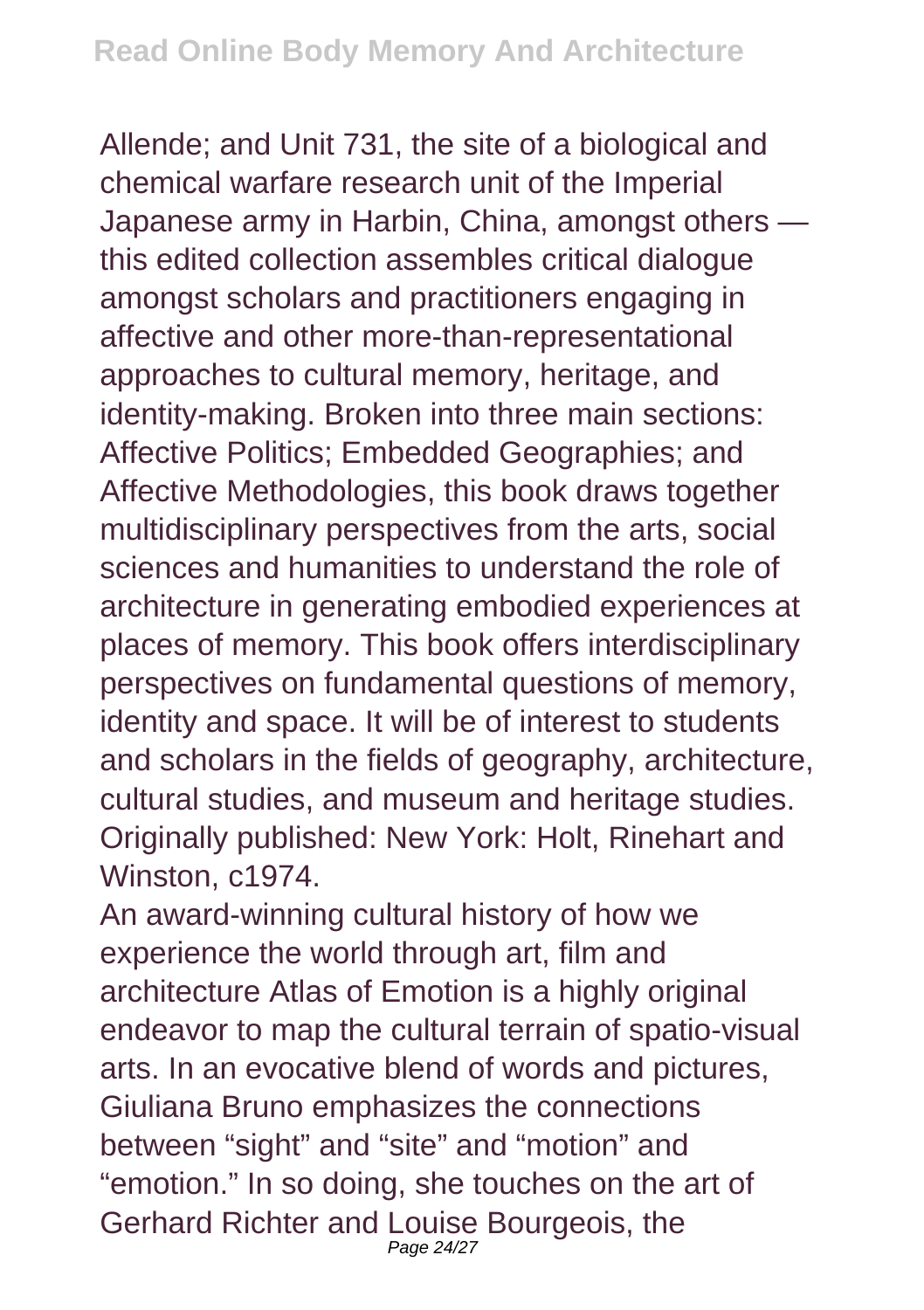filmmaking of Peter Greenaway and Michelangelo Antonioni, media archaeology and the origins of the museum, and her own journeys to her native Naples. Visually luscious and daring in conception, Bruno's book opens new vistas and understandings at every turn.

Robert Harbison offers a novel interpretation of what architectural theory might look like. The title is based on Wallace Stevens' "Thirteen Ways of Looking at a Blackbird", and like the poem, Harbison's work is a composite structure built of oblique meanings and shifts that give a portrait of architecture in which symbol and metaphor coexist. 10 illustrations. Body, Memory, and ArchitectureYale University Press

Exploring the art, architecture, and design of memorials around the world from the late twentieth century to today Memorials hold a special position in the cultural memory of communities, cultures and nations, and In Memory Of demonstrates this as never before. This extraordinary and moving collection of more than 60 exceptional structures commemorates some of the most destructive events of the 20th and 21st centuries, including war, genocide, massacre, terrorism, famine, and slavery. At the same time, In Memory Of shows that the power to overcome, to survive, even to forgive, is just as impactful and important. Thoughtful essays on the subjects of hope, strength, grief, loss, and Page 25/27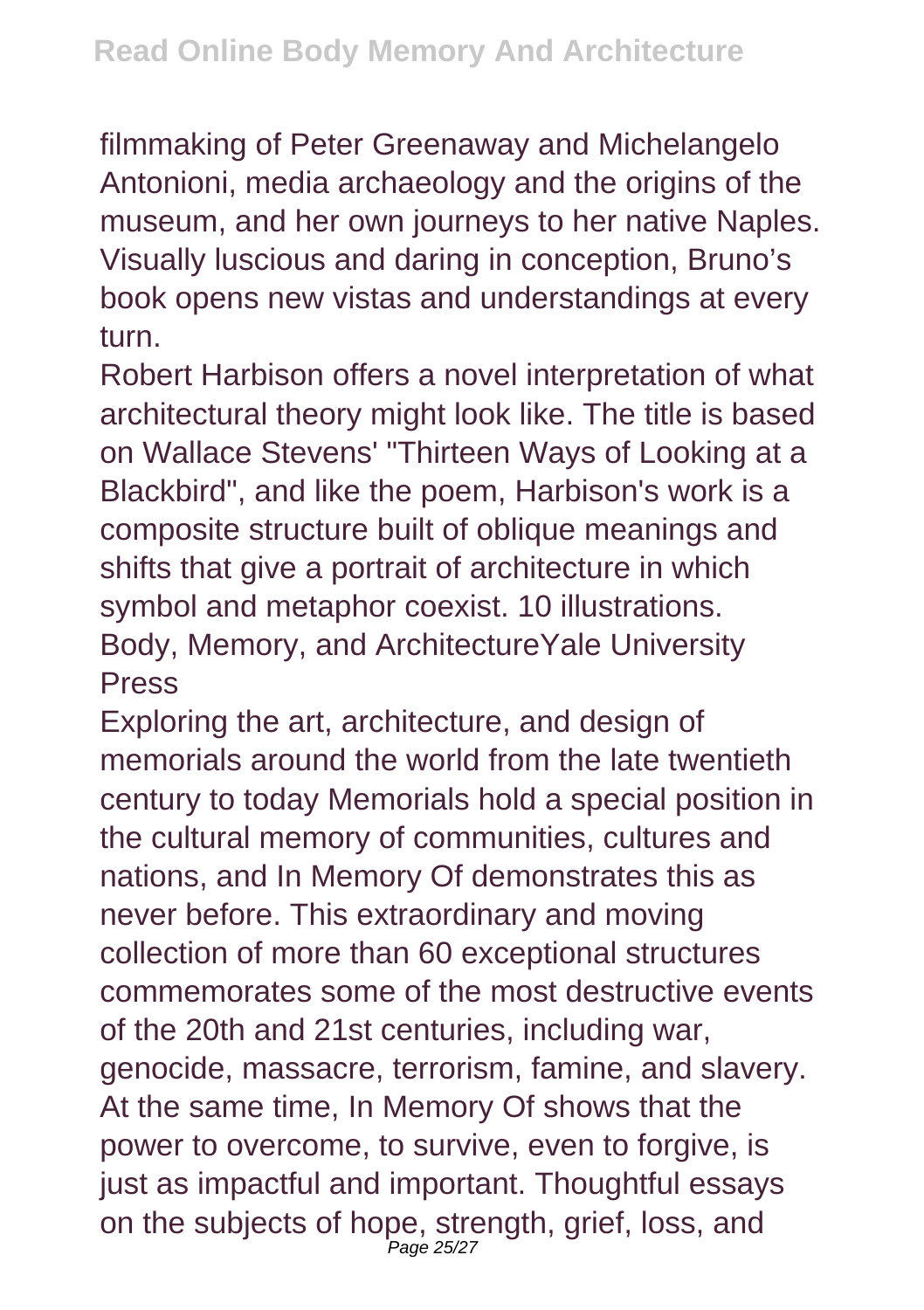fear help to contextualize the projects and address the emotional aspects of memorialization. A historical study of Vitruvius's De architectura, showing that his purpose in writing "the whole body of architecture" was shaped by the imperial Roman project of world domination. Vitruvius's De architectura is the only major work on architecture to survive from classical antiquity, and until the eighteenth century it was the text to which all other architectural treatises referred. While European classicists have focused on the factual truth of the text itself, English-speaking architects and architectural theorists have viewed it as a timeless source of valuable metaphors. Departing from both perspectives, Indra Kagis McEwen examines the work's meaning and significance in its own time. Vitruvius dedicated De architectura to his patron Augustus Caesar, the first Roman emperor, whose rise to power inspired its composition near the end of the first century B.C. McEwen argues that the imperial project of world dominion shaped Vitruvius's purpose in writing what he calls "the whole body of architecture." Specifically, Vitruvius's aim was to present his discipline as the means for making the emperor's body congruent with the imagined body of the world he would rule. Each of the book's four chapters treats a different Vitruvian "body." Chapter 1, "The Angelic Body," deals with the book as a book, in terms of contemporary events and thought, Page 26/27